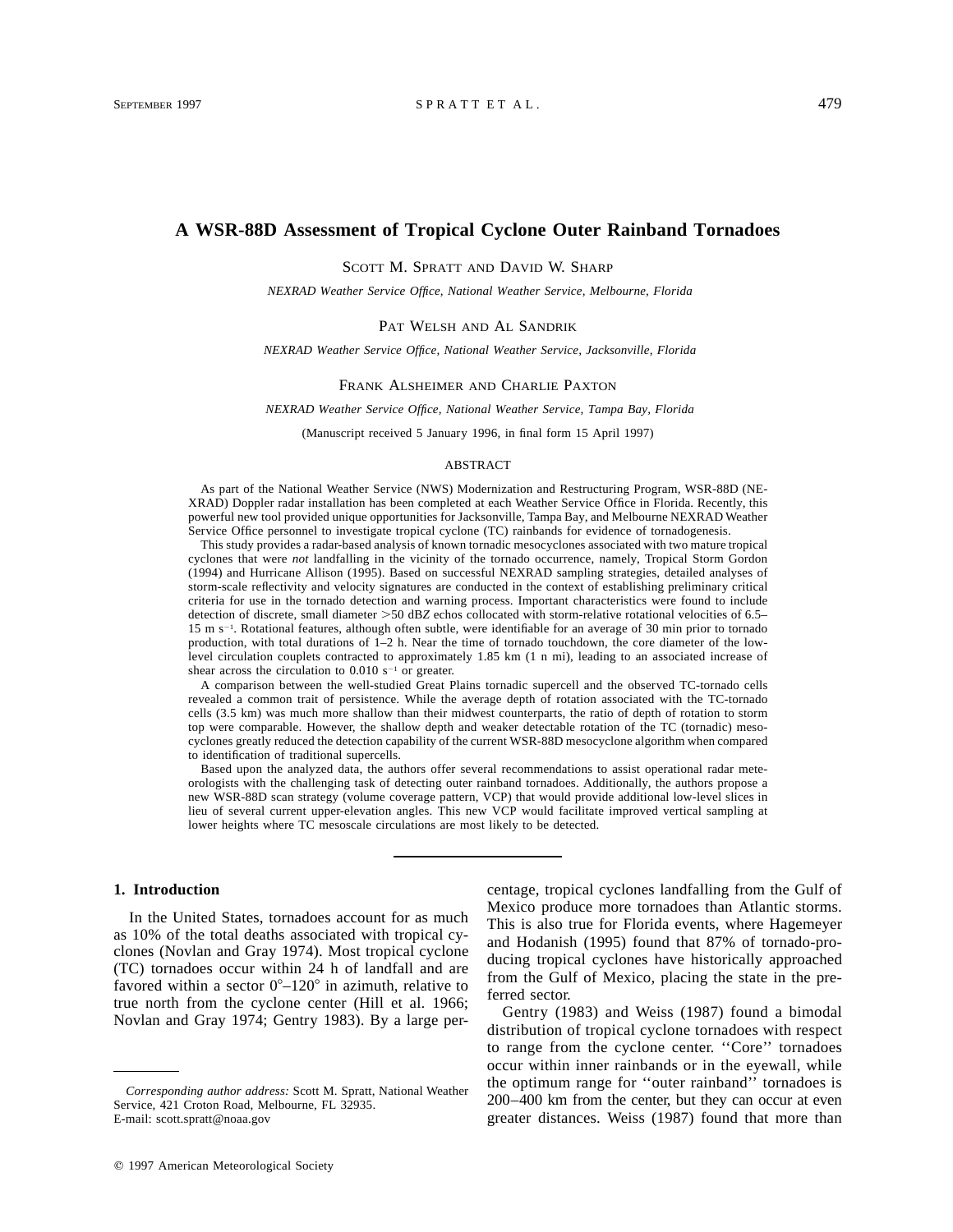74% of postlandfall tornado occurrences reported from 1964 to 1983 were associated with outer band convection, while in a study of Florida tornadoes associated with tropical cyclones between 1882 and 1994, Hagemeyer and Hodanish (1995) stated that 25 of 61 cases involved tornadoes that occurred on the ''outer fringes of systems.'' It is at these greater distances from the TC center, where the severe weather awareness may not be high, that tornadoes could be the primary threat (Weiss 1987; McCaul 1991).

On several occasions airborne Doppler radars aboard National Oceanic and Atmospheric Administration research aircraft have detected small-scale vortices (also referred to as mesovorticies or mesocyclones) within convective eyewall bands of intensifying strong hurricanes (Marks and Houze 1984; Black and Marks 1991; Willoughby and Black 1996). Stewart and Lyons (1996) more recently observed similar features during a WSR-88D interrogation of Tropical Storm Ed's 1993 landfall on Guam. While these inner rainband vorticies can be significant to the local warning meteorologist (Fujita 1993; Wakimoto and Black 1994), this paper will strictly focus upon outer rainband mesocyclones and associated tornadoes, as observed during TC's Gordon and Allison.

The occurrence of multiple tornadoes, or tornado outbreaks, associated with tropical cyclones has been a problem facing operational meteorologists for some time. Multiple tornadoes are often observed to be associated with the strongest convective cells within the outer rainbands (Hill et al. 1966; Fujita et al. 1972), where convergence and vorticity gradients are the greatest. Several studies (Novlan and Gray 1974; Gentry 1983; Weiss 1985) have described characteristics of the tropical cyclone environment that have occasionally become conducive for the occurrence of multiple tornado events. McCaul (1991) analyzed 1296 rawinsonde observations (raobs) that were within 3 h and 200 km of an observed TC-tornado and computed the spatial distribution of potential buoyant energy (or convective available potential energy, CAPE) and 0– 3-km storm-relative helicity (SRH), which provides an estimate of a cell's potential of developing a rotating updraft. Results showed the SRH was maximized to the right of the cyclone with increasing CAPE at greater distances. Restricting raobs to those within 2 h and 40 km of hurricane-spawned tornadoes and made on the outer side of any rainbands in which the tornadoes were embedded, McCaul produced a composite of 10 soundings with a buoyancy (CAPE) of only 253 J kg<sup>-1</sup> and an approximate SRH of 300 m<sup>2</sup> s<sup>-2</sup>. In a comparison with nontropical tornado environments, Bluestein and Jain (1985) found CAPE values 10 times larger for Oklahoma supercells, and Davies-Jones et al. (1990) correlated SRH values of  $150-300$  m<sup>2</sup> s<sup>-2</sup> with weak tornadoes (F0–F1) and values above 300 with strong to violent tornadoes ( $\geq$  F2). Novlan and Gray (1974) suggested that strong vertical shear was the

largest contributing factor to the genesis of tornadic cells within tropical cyclones and that buoyant instability played only a minor role. In model simulations of TC-spawned supercells, Weisman and McCaul (1995) found that the upward dynamic pressure gradient force contributed about three times as much to the updraft speed as buoyancy. Collectively, these sources have served to raise the level of understanding and anticipation of the TC-tornado threat through climatological patterns, statistics, and buoyancy/shear assessments.

Even with an increased recognition of favorable synoptic-scale TC-tornado environments, many of these tornadoes still occur without official National Weather Service (NWS) warnings or with little (or negative) lead time. To increase warning skill, an improved understanding of storm-scale characteristics and radar interpretation utilizing WSR-88 Doppler technology is essential. This can be achieved by further defining the structure and evolution of TC–tornadoes through model simulation efforts (e.g., McCaul 1990; Weisman and McCaul 1995) and through case study analyses (e.g., McCaul 1987; Snell and McCaul 1993; Zubrick and Belville 1993; Cammarata et al. 1996). Specific to outer band tornadogenesis, McCaul (1987), McCaul et al. (1993), and Snell and McCaul (1993) have made significant contributions via the analysis of data from several 10-cm/WSR-57 radars and a Doppler-enhanced 5-cm/WSR-74C radar during the postlandfall tornado outbreaks associated with Hurricane's Danny (1985) and Andrew (1992). The present paper will build upon the foundation established by the previously sited authors.

Radar signatures of multiple tornadic mesocyclones associated with banded convection of Tropical Storm Gordon (1994) and Hurricane Allison (1995) will be investigated using products from three Florida 10-cm/ WSR-88Ds. During each event, outer band convection resulted in an ''outbreak'' of tornadoes as defined by Hagemeyer and Hodanish (1995), within a highly sheared and weakly buoyant environment. The majority of these tornadoes occurred very near the coast and were weak (F0–F1) with short tracks; however, a brief F2 tornado did produce numerous casualties and considerable destruction.

Section 2 will provide a background of some sampling considerations of the WSR-88D related to the observation of tropical, low-topped rotational cells. Sections 3 through 6 will present short synoptic overviews and storm-scale discussions of each tornado event by examining the temporal trends of several radar-observed parameters throughout the life cycle of four individual severe cells. Rotational aspects of each cell will be assessed in a storm-relative reference frame, along with a discussion of the performance of the current mesocyclone (M) algorithm (WSR-88D build 8.0; 1995). The effectiveness of other products, including vertically integrated liquid (VIL), echo tops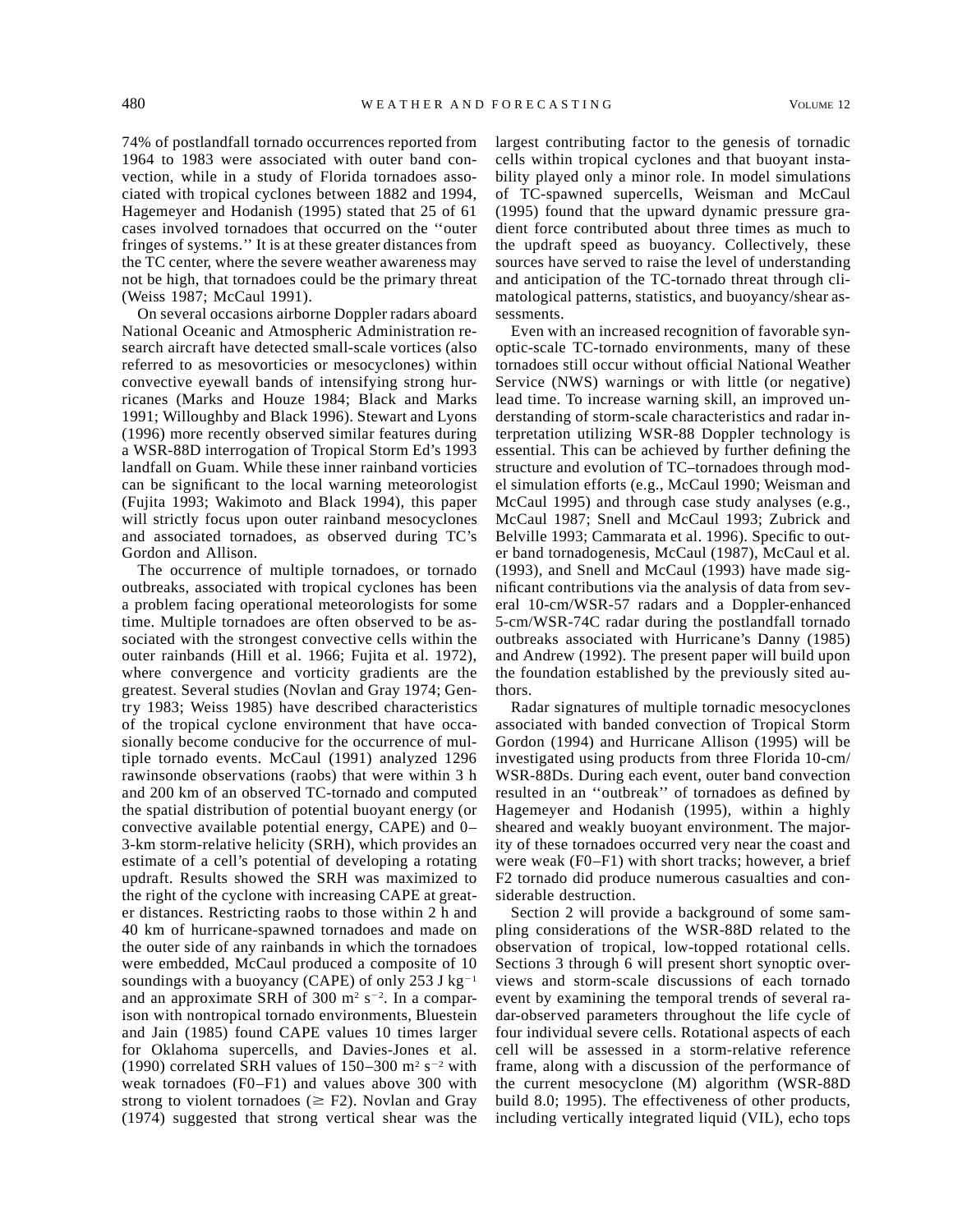

FIG. 1. Map of the Florida peninsula and southern Georgia with locations of the Jacksonville (KJAX), Tampa Bay (KTBW), and Melbourne (KMLB) WSR-88D sites. Range rings are indicated around each radar site at radius of 111 km (60 n mi). Tornadoes discussed within the text are labeled chronologically: Barefoot Bay (1), Iron Bend (2), Polk County at Lake Wales (3), Polk County at Haines City (4), Florida–Georgia state line (5), and St. Marys (6).

(ET), and spectrum width (SW) will be examined. Section 7 will review the most noteworthy radar-based observations, describe several recently employed analysis techniques, and introduce some preliminary criteria for the detection of TC-tornadoes. Several recommendations will also be made to improve the warning decision process for radar meteorologists tasked with TC outer rainband interrogation, and a proposal for a new WSR-88D volume coverage pattern (VCP) will be offered. The study will conclude by summarizing the similarities and differences of the detected circulations and compare their characteristics with those of Great Plains supercells of average dimension.

# **2. The WSR-88D and related sampling considerations**

# *a. Radar data*

The WSR-88D offers distinct advantages over previous network radars with improved sensitivity, greater resolution, and Doppler capabilities. With the digital base data stream connected to a computer processor, meteorological algorithms additionally furnish many derived products. The postprocessed (level IV) archived data used throughout this study were obtained from radars located at the Jacksonville (KJAX), Tampa Bay

(KTBW), and Melbourne (KMLB) NWS offices (Fig. 1). These data represent the set of products used in real time by the local radar warning offices. For a complete description of all available WSR-88D products, see Klazura and Imy (1993) and the *Federal Meteorological Handbook 11*: Part C (OFCM 1991).

In precipitation mode, the WSR-88D gathers base moment data according to one of two prescribed VCPs. The scan strategy designated VCP 21 offers data from 9 elevation angles every 6 min, while VCP 11 offers data from 14 elevation angles every 5 min. During Gordon, the KMLB radar operated in VCP 11 during the first event (Barefoot Bay), while VCP 21 was used throughout the second case (Iron Bend). During all Allison events, VCP 21 was employed by both the KTBW and KJAX radars.

# *b. Aspect ratio and radar horizon sampling considerations*

Recently, McCaul and Weisman (1996) numerically simulated low-topped supercells that had characteristics consistent with those observed by radar within TC environments. The simulations revealed that although the low-topped cells may contain updrafts that rival or exceed the intensity of Great Plains supercells, overall they exhibit a pronounced reduction of horizontal and vertical size. When a greater than average (TC environment) buoyancy was input to the model, intense and long-lived supercells resulted with well-defined hook echoes and bounded weak-echo regions, similar to those observed during TCs Danny (McCaul 1987), Andrew (Snell and McCaul 1993), and Beryl (Cammarata et al. 1996). However, when using buoyancy values more typical of TC environments, relatively weak (low level) rotational velocities and less pronounced reflectivity signatures resulted, which would pose a dilemma for meteorologists who must issue severe weather warnings to the public (McCaul and Weisman 1996). Understanding the behavior and characteristics of these more subtle features will help the radar operator make conscious decisions regarding tornadic potential and subsequent warnings without more traditionally definitive radar signatures.

Atmospheric sampling by radar is subject to two physical limitations, ''aspect ratio'' and ''radar horizon'' (Burgess et al. 1993). The effects of both limitations are accentuated for features like TC mesocyclones, which often possess small-diameter, shallow circulations. Basically, a mesocyclone core with a fixed diameter is less likely to be clearly resolved at greater distances from the radar due to beam broadening (increasing aspect ratio). Given the  $1^\circ$  beamwidth of the WSR-88D, a mesocyclone diameter of  $>3.5$  km ( $>2$ ) n mi) should be at least partially detected out to 222 km from the radar; however, a diameter of  $>1.85$  km (1 n mi) would only be resolvable out to 111 km. In situations where the aspect ratio becomes large, ex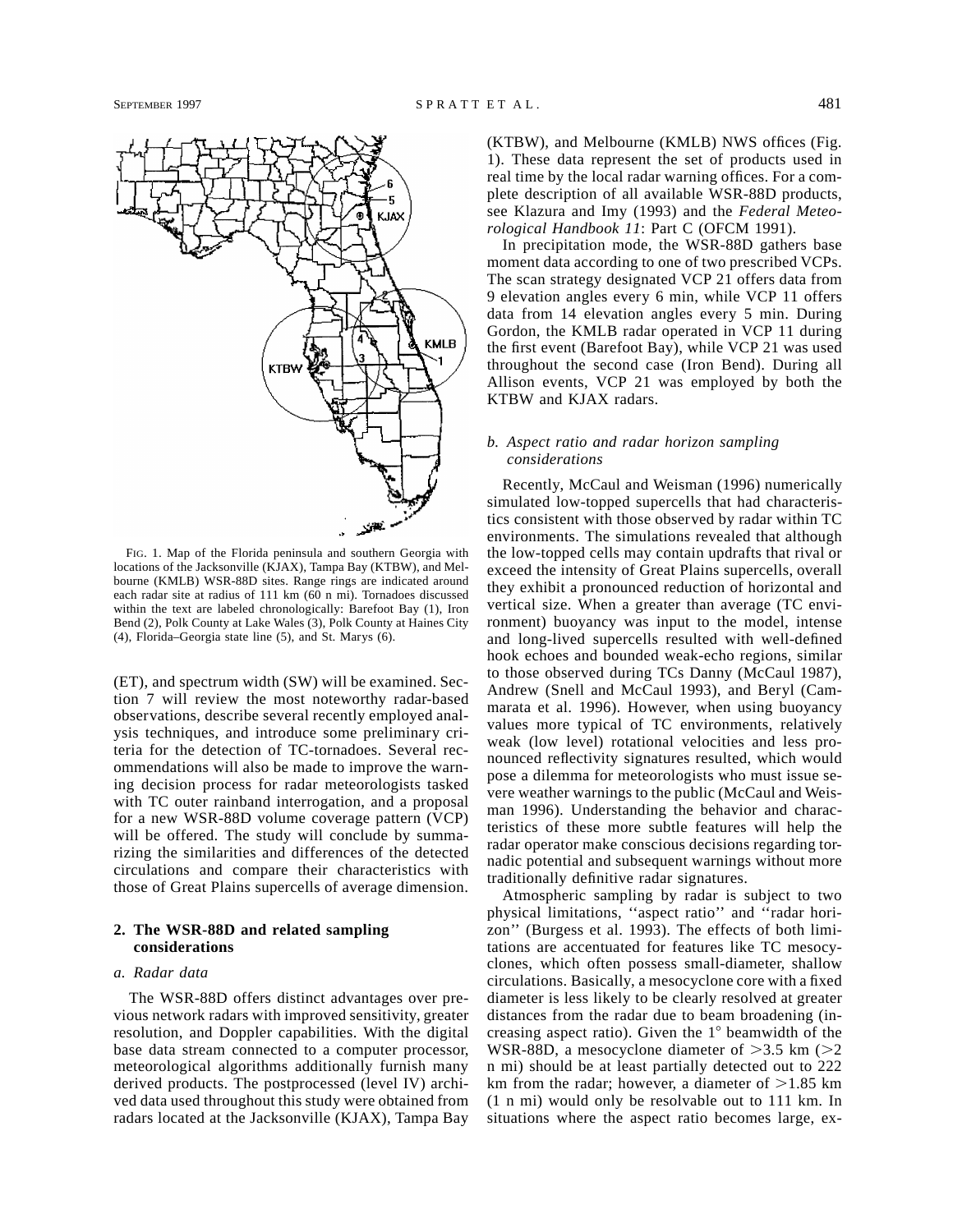amination of spectrum width may help locate mesocyclones and tornadoes as it provides a measure of the variability of the mean radial velocity estimates due to wind shear and turbulence (Klazura and Imy 1993). For example, at distances where both the inbound and outbound components of a circulation occur within a single beamwidth, detection of the rotational signature may be absent (as radial velocities average toward zero); however, detected SW values should be greater relative to surrounding cells.

The second restraint upon radar detection efficiency takes place due to the shallow nature of TC-mesocyclone circulations. Both radar observations and numerical model results show that these circulations typically extend aloft to an average height of only 3.5 km. Due to the overshooting beam, a circulation of this depth would be detected within a single elevation slice  $(0.5^{\circ})$  out to 160 km. For detection within two vertically contiguous slices  $(0.5^{\circ}$  and  $1.5^{\circ})$ , a further restriction to near 100 km would occur.

# *c. Mesocyclone (M) algorithm detection versus the manual recognition technique*

The current WSR-88D M algorithm employs an automatic two-dimensional pattern recognition scheme (Hennington and Burgess 1981). The algorithm searches for counterclockwise circulations at each elevation angle that meet sufficient shear thresholds. It then attempts to vertically correlate ''recognized'' circulations within the same storm through contiguous elevation slices. If any vertically correlated circulations meet predetermined symmetry thresholds, the feature is identified as a mesocyclone. Absence of vertical continuity and/or lack of symmetry results in a designation of a ''shear'' feature. The skill of the algorithm in identifying many mesocyclones is limited by the need for rotation within two vertically linked elevation slices rather than through a specific depth, by adaptable parameter settings ''defaulted'' for average dimension supercells, and by the inability to account for aspect ratio sampling limitations.

Given these limitations, a manual detection technique was developed (OSF 1995) but, again, based largely upon the characteristics of typical Great Plains supercells. Although not exclusive, suggested guidelines for a manual mesocyclone detection include 1) a core diameter less than 9.5 km exhibiting a signature more rotational in nature than divergent; 2) extension of the rotational signature through a vertical depth greater than 3.5 km; and 3) existence of the previous conditions for at least two volume scans (10–12 min). To account for the degradation of measured rotational velocities at increasing range, a constant diameter (6.5 km) mesocyclone nomogram was empirically developed by the WSR-88D Operational Support Facility (OSF) and the Norman, Oklahoma, National Weather Service Office (NWSO) using data collected from

# Mesocyclone Strength Nomogram

 $6.5$  km  $(3.5$  n mi) diameter



# Mesocyclone Strength Nomogram



FIG. 2. Operational Support Facility (OSF) mesocyclone strength nomograms (rotational velocity vs range from radar) assuming (a) a typical diameter for Great Plains mesocyclones of 6.5 km or 3.5 n mi (from Andra 1994) and (b) a diameter of 1.85 km or 1.0 n mi, similar to that observed within tropical cyclone rainband mesocyclones. The mesocyclone strength categories were empirically derived from data gathered in the southern Great Plains to better define the relative intensity of circulations.

Great Plains supercells (Fig. 2a). Assuming fulfillment of conditions 1–3 above, a tornado warning is *suggested* when a storm contains a strong mesocyclone or contains a minimal or moderate mesocyclone (Fig. 2a) and other parameters suggest a tornado threat (OSF 1995). Furthermore, the guidelines state that some tornadoes, typically weak and short lived, may occur in the absence of a detectable mesocyclone and that lowtopped convection (i.e., tropical) may require a lessening of the 3.5-km circulation depth criteria.

While the manual detection method has many caveats, it does exploit the WSR-88D's sampling skills and complement algorithm assessment to improve the overall probability of detection in real time. With reduced physical dimensions of circulation however, the probability of detection also decreases by either manual or algorithm identification methods. When attempting to assess the strength of detected TC mesocyclones,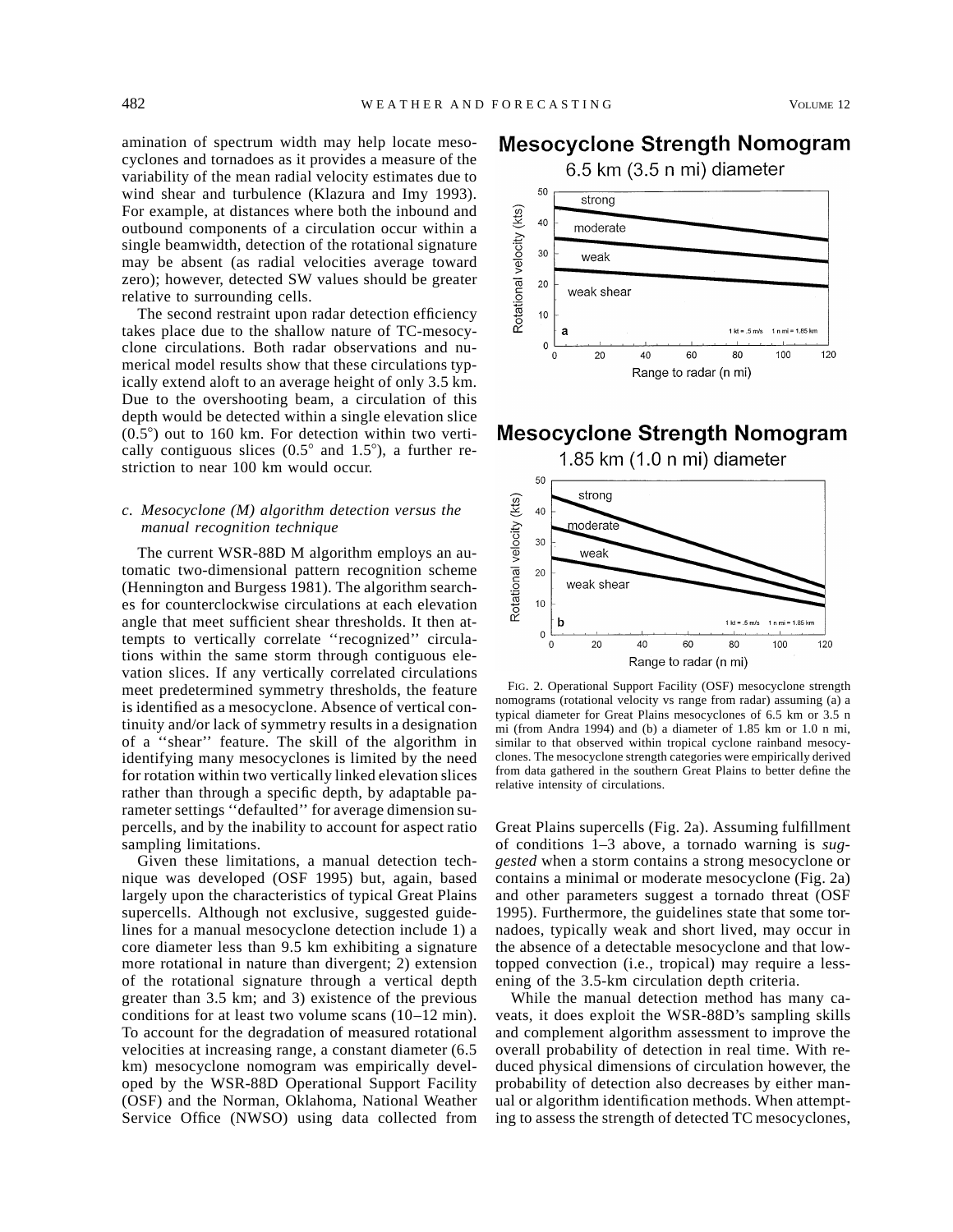

FIG. 3. Best track positions of Tropical Cyclone Gordon. The arrow indicates the approximate position of Gordon during the time of the tornadoes across east-central Florida.

the likelihood for smaller dimensions must be considered, especially with increasing range from the radar site. This would negate a strict adherence to the aforementioned OSF guidelines. The authors suggest using an adjusted nomogram for a core diameter of 1.85 km (1.0 n mi; Fig. 2b) rather than the more standard 6.5-km nomogram (Fig. 2a) as an additional method of manual compensation. The steeper slopes of the threshold curves for small diameter rotations (Fig. 2b) represent the more impacting effects of radar-sampling limitations with respect to range. Both nomograms are used in section 4 when assessing relative mesocyclone strengths.

## **3. Synoptic overview of Tropical Cyclone Gordon**

# *a. Tropical cyclone summary*

After initial classification as a tropical depression on 8 November 1994 near the coast of Nicaragua, the system followed a slow, erratic path across the western Caribbean Sea and the eastern Gulf of Mexico while slowly strengthening to moderate tropical storm intensity (Fig. 3). Tropical Storm Gordon made landfall along the southwest Florida coast on 16 November with maximum sustained winds of  $22.5 \text{ m s}^{-1}$  and a central pressure of 995 hPa. For a complete discussion of TC Gordon, see Avila and Rappaport (1996).

When the TC center reached a position between Key West and Sarasota on 15 November (Fig. 3), several tornadoes occurred across east-central and southeast portions of the Florida peninsula. Of the six confirmed tornadoes that occurred between 2353 UTC 15 November and 0900 UTC 16 November, two were within range of the Melbourne WSR-88D and will be discussed in section 4. These two tornadoes occurred far from the TC center and in the favored right-front quad-



FIG. 4. Thermodynamic sounding from Cape Canaveral AFB, FL, at 0700 UTC 16 November 1994 indicative of the deep tropical moisture. The solid lines represent temperature and dewpoint profiles  $({}^{\circ}C)$ , and the dotted line indicates an adiabatic displacement of a parcel lifted from the surface. Wind direction and speed (kt) are plotted at selected levels.

rant of circulation at an azimuth/range of  $36^{\circ}/340$  km and  $21^{\circ}/330$  km.

# *b. Thermodynamic quantities and vertical wind profile*

At both 1600 UTC 15 November (not shown) and 0700 UTC 16 November (Fig. 4), thermodynamic soundings from Cape Canaveral (XMR; 56 km north of KMLB) revealed deep moisture and rather limited instability, with CAPE  $(B+)$  values of 274 and 903 J  $kg<sup>-1</sup>$ , respectively, assuming lifting of the surface parcel. Conditional instability was generally restricted to below 600 hPa, with a stable layer aloft.

A significant transformation occurred within the vertical wind profile over east-central Florida during 15– 16 November as convergent rainbands moved across the region. The evolution of the deep layer wind field is shown in Fig. 5 with bihourly vertical wind profiles produced using winds aloft from KMLB WSR-88D VAD wind profiles (VWPs) and surface winds observed at the adjacent Melbourne International Airport (MLB). The strong unidirectional, easterly flow that had prevailed early on 15 November veered to southeast between 2000 UTC 15 November and 0100 UTC 16 November at and above 0.9 km. At the same time, wind speeds strengthened, reaching  $25 \text{ m s}^{-1}$  between 0.6 and 1.5 km. These changes resulted in a steady trend of increasing 0–3-km SRH (Fig. 5). The SRH values were computed from hodographs constructed on the SHARP workstation (Hart and Korotky 1991) using the wind profiles shown in Fig. 5 and actual storm motions as determined by radar for the most intense rainband cell within 140 km of KMLB. The 1600 UTC hodograph revealed a rather meager SRH of only 21  $m<sup>2</sup> s<sup>-2</sup>$  (Fig. 6a); however, this value increased significantly to 296  $m^2 s^{-2}$  only 8 h later as evidenced from the 0000 UTC hodograph (Fig. 6b), indicating a high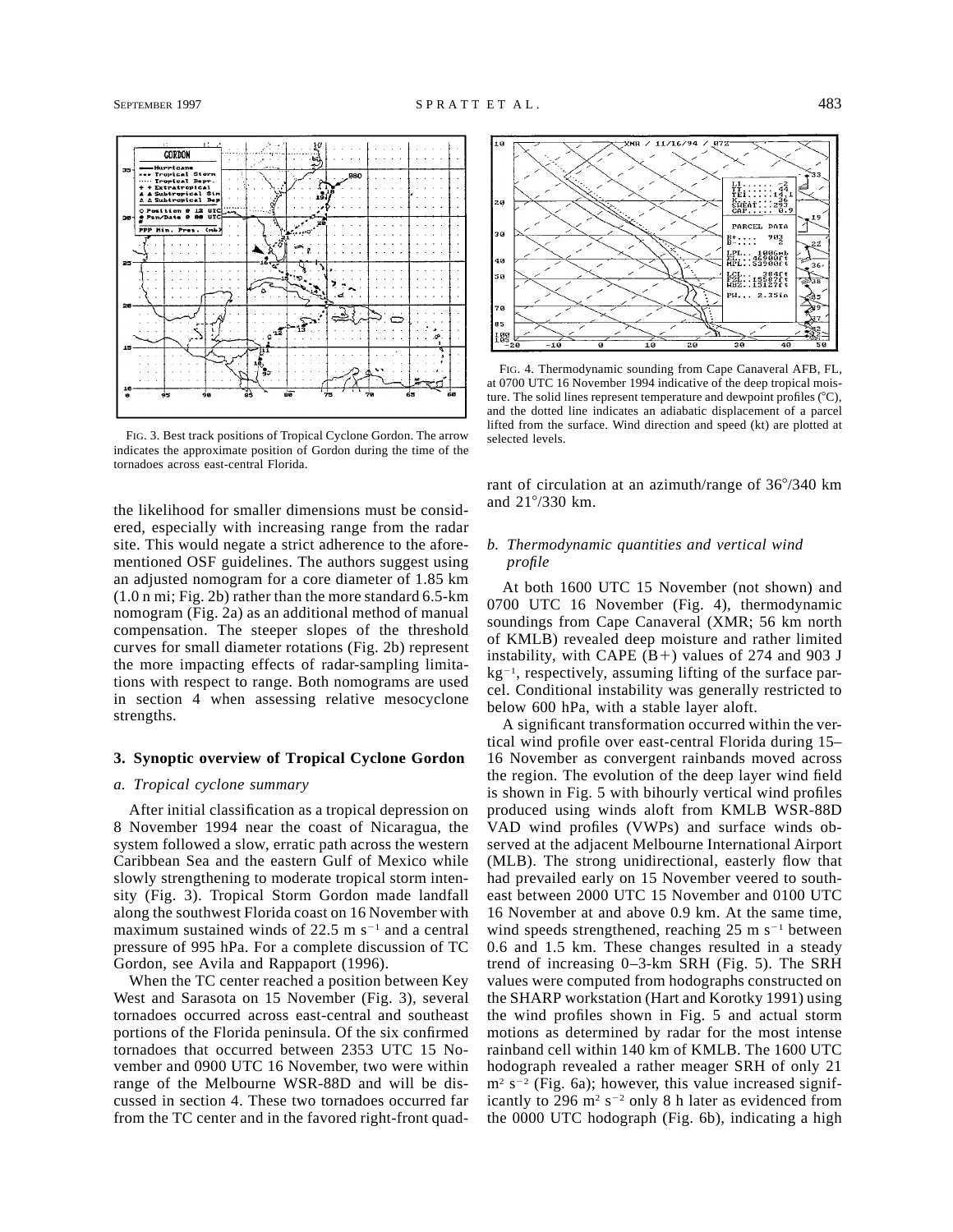

FIG. 5. Vertical wind profile (time vs height cross section) between 1200 UTC 15 November 1994 and 1200 UTC 16 November 1994 constructed using winds aloft from the Melbourne WSR-88D VAD Wind Profile and surface winds from Melbourne International Airport. Winds are plotted using the standard model, with one short barb equal to 2.5 m s<sup>-1</sup> (5 kt) and a long barb equal to 5 m s<sup>-1</sup> (10 kt). Stormrelative helicity (SRH) values based upon the individual profiles are shown below each plot. Storm motion vectors were determined by radar for the rainband cell with the highest reflectivity within 140 km of KMLB.

potential for rotating storms. Helicity peaked at 343  $m<sup>2</sup> s<sup>-2</sup>$  at 0056 UTC (not shown), then fell substantially and remained below  $25 \text{ m}^2 \text{ s}^{-2}$  from 0800 UTC onward as the favorable shear lifted north of MLB. The northward advection of the helicity was evident from XMR raobs as computed SRH values increased from 80  $\rm m^2s^{-2}$  at 0000 UTC to 175  $\rm m^2s^{-2}$  at 0700 UTC (not shown).

# *c. Rainband features*

Throughout 15–16 November, several broken areas of rainfall on the eastern periphery of Gordon's circulation rotated outward far from the center and became detached from the main convective banding features upon reaching east-central Florida. More importantly, several rainbands developed in situ over the nearshore coastal waters and the immediate east coast and spiraled north and northwest across the adjacent land areas (Figs. 7a and 7b). Initial analyses from the 0000 UTC 16 November Nested Grid Model (not shown) indicated an area of strong low-level convergence and upward vertical motion coincident with the formation region of these rainbands.

Five circulations embedded within the rainbands were classified as persistent in both duration and depth, lasting 1 h or more and identifiable within at least two consecutive elevation angles. Two of these features possessed mesocyclonic signatures while moving over the east-central Florida peninsula and will be referred



FIG. 6. (a) Hodograph produced using winds aloft from the Melbourne WSR-88D VAD Wind Profile and the surface wind from Melbourne International Airport at 1600 UTC 15 November 1994. Winds are plotted every 0.5 km above ground level (AGL) from the surface to  $7 \text{ km}$  and labeled every 1 km. The skewed lines represent contours of constant helicity. The table inset lists average wind (kt), shear (10<sup>-3</sup>), and helicity ( $m^2$  s<sup>-2</sup>) parameters. Storm motion was determined manually from radar for the highest reflectivity rainband cell within 140 km of KMLB. (b) Same as a except for 0000 UTC 16 November 1994.

to below as the Barefoot Bay and Iron Bend mesocyclones. Several of the remaining circulations also likely produced severe weather as at least two large waterspouts were observed offshore; however, these features weakened prior to reaching the peninsula.

# **4. Radar analysis of mesocyclones associated with TC Gordon**

## *a. Barefoot Bay mesocyclone*

# 1) REFLECTIVITY OBSERVATIONS

Initiation of the feature designated as the Barefoot Bay mesocyclone can be traced back to 2215 UTC 15 November when several small, high reflectivity cells ( $>$ 50 dB*Z*) began to develop 130 km southeast of MLB, near the eastern portion of a persistent rainband. Beginning with the 2255 UTC volume scan, the updraft within a cell located 80 km southeast of MLB strengthened as evidenced by increasing reflectivity values aloft. Table 1 details the temporal trend of radar parameters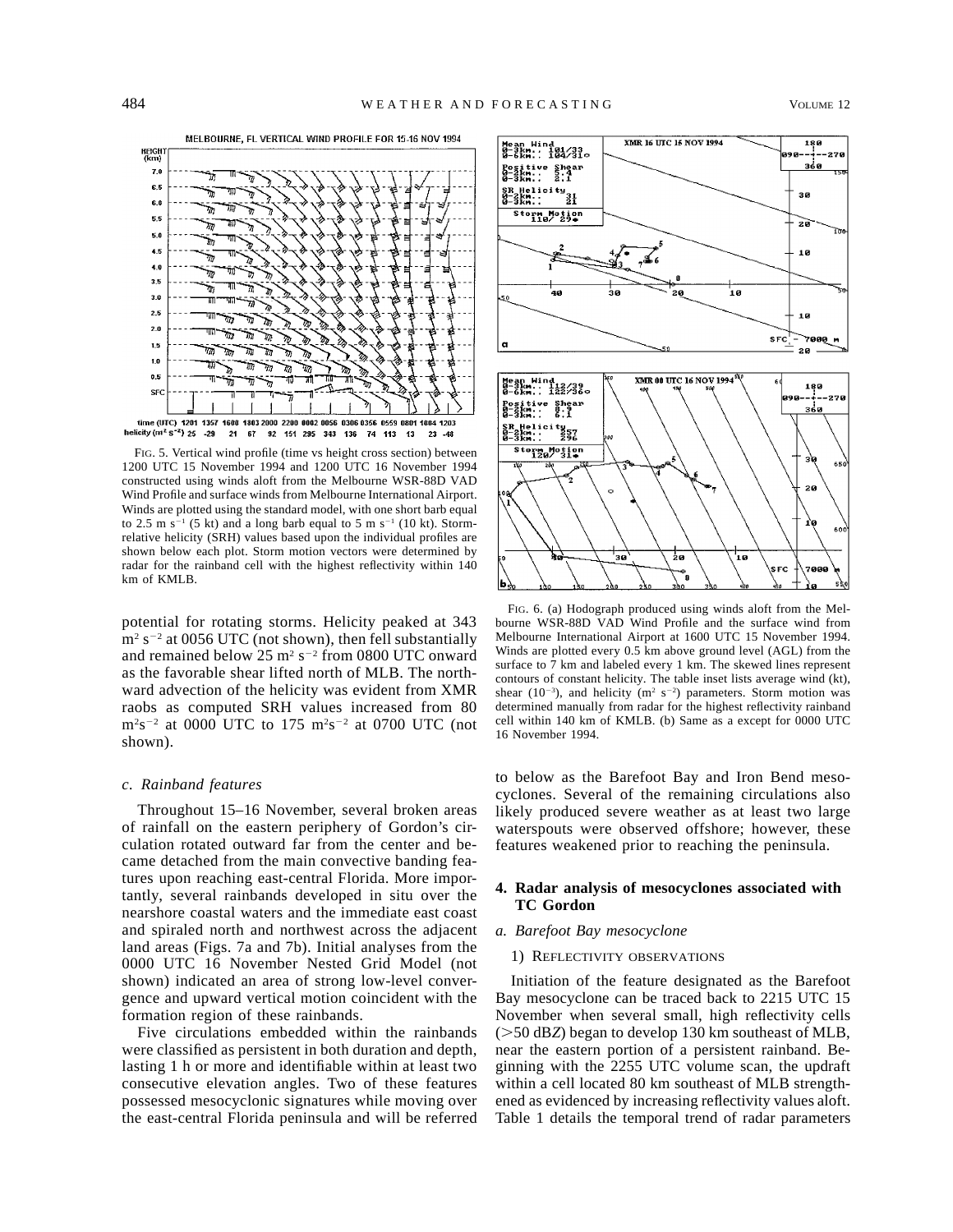

FIG. 7. Large-scale view of TC Gordon's rainbands from the Melbourne WSR-88D 0.5° base reflectivity products at (a) 2300 UTC 15 November 1994 and (b) 0808 UTC 16 November 1994. The letter "L" signifies the location of Gordon's center near the time of the radar product.

associated with this cell. During the next 20 min, a core of 55–59 dB*Z* extended upward to the  $2.4^{\circ}$  elevation (3) km) and an inflow notch became apparent at 2.0 and 3.0 km as the cell continued to move northwest at 15 m  $s^{-1}$  (Fig. 8). A transformation then occurred between 2320 and 2335 UTC as moderate to strong echoes  $($  >40 dB*Z*) immediately west of the cell weakened, allowing the cell of interest to become distinct and relatively isolated. Also during this time period, the inflow notch became prominent throughout the lower four elevation angles (0.8–3.7 km), while the reflectivity maxima aloft became displaced 1–2 km northeast of the low-level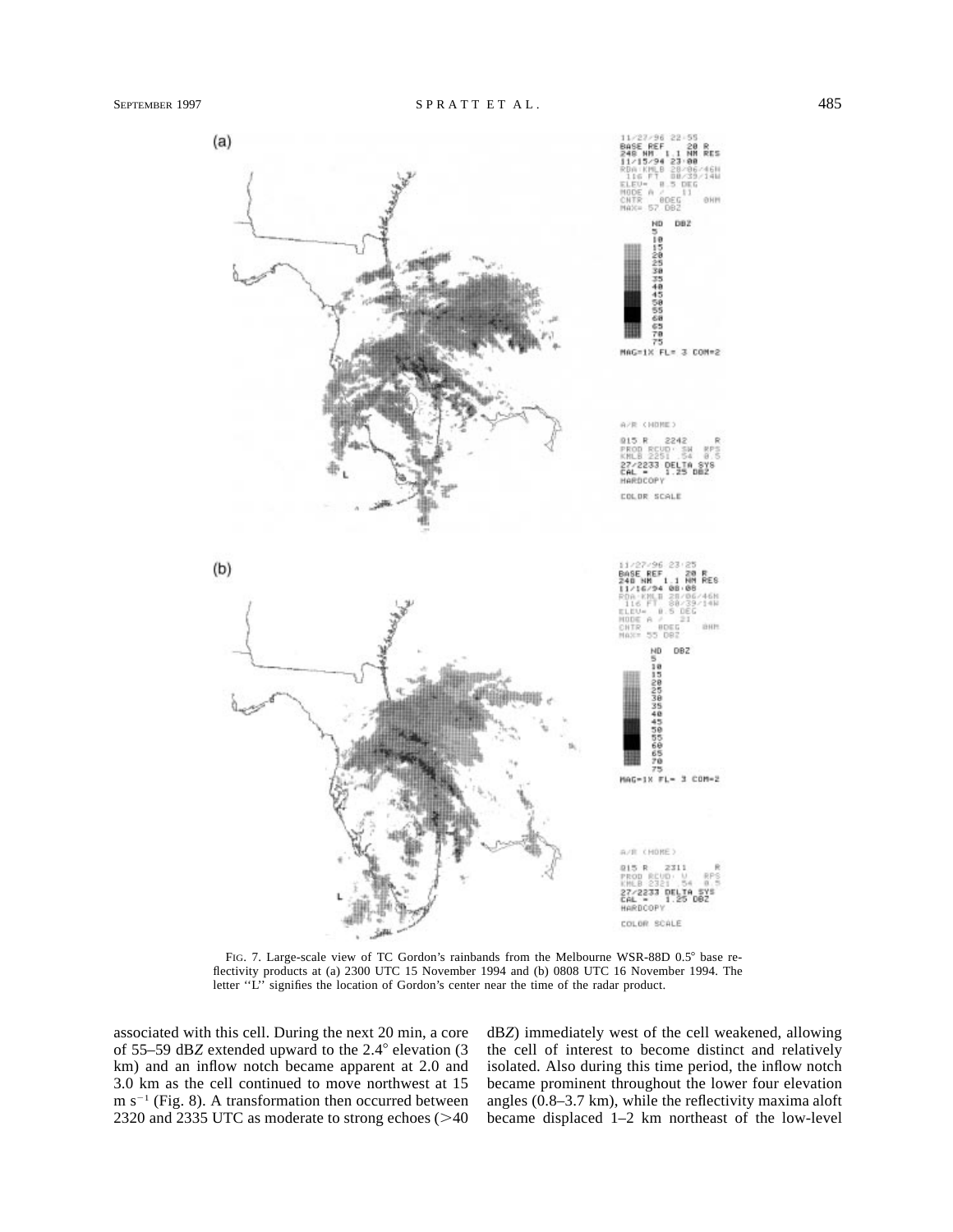|               |                          |                      |                                | $1 - 1$ , were contributed the material by the arrow. |                              |                                |                                         |                                   |                              |                                  |                                         |                                   |                                    |
|---------------|--------------------------|----------------------|--------------------------------|-------------------------------------------------------|------------------------------|--------------------------------|-----------------------------------------|-----------------------------------|------------------------------|----------------------------------|-----------------------------------------|-----------------------------------|------------------------------------|
| Time<br>(UTC) | Rng.<br>$(n \text{ mi})$ | Echo<br>top<br>(kft) | <b>VIL</b><br>$(kg \; m^{-2})$ | Max<br>Refl.<br>(dBZ)                                 | $1.5^\circ$<br>Hgt.<br>(kft) | $1.5^\circ$<br>$V_{R}$<br>(kt) | $1.5^\circ$<br>Dia.<br>$(n \text{ mi})$ | $1.5^\circ$<br>Shr.<br>$(S^{-1})$ | $0.5^\circ$<br>Hgt.<br>(kft) | $0.5^{\circ}$<br>$V_{R}$<br>(kt) | $0.5^\circ$<br>Dia.<br>$(n \text{ mi})$ | $0.5^\circ$<br>Shr.<br>$(s^{-1})$ | $0.5^{\circ}$<br><b>SW</b><br>(kt) |
| 2255          | 44                       | $45 - 49$            | $15 - 19$                      | $55 - 59$                                             | 8.5                          |                                |                                         |                                   | 3.9                          | 19                               | 1.8                                     | .006                              | n/a                                |
| 2300          | 41                       | 40–44                | $15 - 19$                      | $55 - 59$                                             | 7.7                          | 25                             | 1.6                                     | .009                              | 3.5                          | 22                               | 1.6                                     | .008                              | n/a                                |
| 2305          | 37                       | $35 - 39$            | $15 - 19$                      | $55 - 59$                                             | 7.0                          | 26                             | 3.0                                     | .005                              | 3.1                          | 21                               | 1.3                                     | .009                              | $12 - 15$                          |
| 2310          | 36                       | $35 - 39$            | $15 - 19$                      | $55 - 59$                                             | 6.7                          | 27                             | 0.5                                     | .030                              | 2.9                          | 30                               | 1.7                                     | .010                              | $16 - 19$                          |
| 2315          | 33                       | $30 - 34$            | $15 - 19$                      | $55 - 59$                                             | 6.2                          | 30                             | 0.8                                     | .021                              | 2.7                          | 25                               | 0.8                                     | .018                              | $16 - 19$                          |
| 2320          | 31                       | $25 - 29$            | $15 - 19$                      | $55 - 59$                                             | 5.6                          | 25                             | 0.7                                     | .020                              | 2.4                          | 26                               | 2.0                                     | .008                              | $16 - 19$                          |
| 2325          | 28                       | $35 - 39$            | $15 - 19$                      | $55 - 59$                                             | 5.2                          | 30                             | 2.2                                     | .008                              | 2.2                          | 31                               | 0.8                                     | .022                              | n/a                                |
| 2330          | 26                       | $35 - 39$            | $15 - 19$                      | $55 - 59$                                             | 4.7                          | 25                             | 2.4                                     | .006                              | 2.0                          | 21                               | 0.7                                     | .017                              | $12 - 15$                          |
| 2335          | 23                       | $35 - 39$            | $15 - 19$                      | $60 - 64$                                             | 4.3                          | 26                             | 3.5                                     | .005                              | 1.7                          | 16                               | 1.0                                     | .009                              | $16 - 19$                          |
| 2340          | 21                       | $35 - 39$            | $10 - 15$                      | $55 - 59$                                             | 3.8                          | 21                             | 0.9                                     | .013                              | 1.6                          | 16                               | 0.7                                     | .013                              | $12 - 15$                          |
| 2345          | 19                       | $30 - 34$            | $15 - 19$                      | $55 - 59$                                             | 3.3                          | 25                             | 1.1                                     | .013                              | 1.4                          | 25                               | 1.2                                     | .012                              | $12 - 15$                          |
| > 2350        | 17                       | $30 - 34$            | $15 - 19$                      | $55 - 59$                                             | 2.9                          | 26                             | 1.2                                     | .012                              | 1.2                          | 30                               | 1.1                                     | .016                              | $16 - 19$                          |
| 2356          | 14                       | $30 - 34$            | $15 - 19$                      | $55 - 59$                                             | 2.6                          | 21                             | 0.9                                     | .013                              | 1.0                          | 25                               | 1.0                                     | .014                              | $12 - 15$                          |
| 0007          | 11                       | $30 - 34$            | $20 - 24$                      | $55 - 59$                                             | 2.0                          | 17                             | 1.0                                     | .011                              | 0.8                          | 17                               | 1.1                                     | .009                              | n/a                                |
| 0012          | 12                       | $30 - 34$            | $20 - 24$                      | $50 - 54$                                             | 2.2                          |                                |                                         |                                   | 0.8                          |                                  |                                         |                                   | n/a                                |

TABLE 1. Temporal trend of parameters associated with the Barefoot Bay mesocyclone during TC Gordon, as viewed by the Melbourne, FL, WSR-88D. Tornado time indicated by the arrow

Rng.  $=$  range from radar site to the cell. Hgt.  $=$  height of the radar beam at the given range in thousands of feet (kft).  $V_R =$  rotational velocity  $[(V_{\text{max}} - V_{\text{max}})/2]$ , where *V* represents max SRM velocity. Dia. = mesocyclone diameter (distance across the max<sub>in</sub> and max<sub>out</sub> velocity couplet). Shr. = mesocyclone shear  $(2V_R/Dia)$ . SW = spectrum width in knots (k+).

core. By 2325 UTC, the cell reached a position 52 km southeast of MLB and the reflectivity gradient tightened significantly along the south and west periphery of the echo. Within the next 10–15 min the cell approached the coast and peaked in reflectivity as a small area of 60–64 dB*Z* was noted at a height of 2 km and a small reflectivity appendage became visible at the lowest elevation angle (0.5 km). The cell reached the beach at 2340 UTC with cyclonic (hooklike) curvature apparent within the low-level 35–55 dB*Z* reflectivity pattern. The small hook feature remained identifiable at heights of 0.5 and 1.5 km as the cell crossed the narrow intracoastal island and waterway, and reached the mainland at 2345 UTC. By the next volume scan (2350 UTC), upon reaching the community of Barefoot Bay, the hook pattern became much less apparent with only a hint of curvature at the 1-km level. Cell organization continued to decrease during the next 10–20 min, and by 0007 UTC 16 November, the hook and notch features were no longer discernable.

#### 2) VELOCITY OBSERVATIONS

Several small, shallow, short-lived, cyclonic circulations were observed between 2200 and 2250 UTC 15 November along the interface between the south side of the aforementioned rainband and the adjacent rainfree region but were not collocated with the high-reflectivity cells identified in the previous section. At 2255 UTC however, indications of a storm-scale circulation were initially observed, coincident with the onset of the reflectivity core growth of the Barefoot Bay cell (see Table 1). Associated weak cyclonic shear was first observed within the  $0.5^{\circ}$  (1.2 km) storm-relative velocity (SRM) product, then gradually became detectable as far

aloft as 3.8 km by 2315 UTC (Fig. 8). During the next 25 min, as the cell moved from 61 to 37 km southeast of KMLB, detected rotational velocities throughout the 0.5–3.0-km layer were in the weak shear to weak mesocyclone categories  $(7.5-15 \text{ m s}^{-1})$ ; Fig. 2b). Pronounced rotational changes occurred between 2340 and 2350 UTC as the cell moved from the Atlantic, across the intracoastal island and waterway, and reached the mainland. Rotational velocities increased rapidly throughout each of the lower four elevation angles (0.5– 2.5 km), approaching the moderate mesocyclone category of  $13-16$  m s<sup>-1</sup>. During this period, the diameter of the detected circulation generally decreased aloft, averaging near 2 km at each level, while the diameter remained nearly constant or increased slightly within the  $0.5^{\circ}$  slice. Given the observed increase in rotational velocity within the vertical column, combined with the decrease of circulation diameter aloft, detected shear values averaged over the four lowest elevation slices increased steadily from .009  $s^{-1}$  at 2330 UTC to .016  $s^{-1}$  by 2350 UTC.

A poststorm damage survey indicated that the mesocyclonic cell likely spawned a tornadic waterspout over the intracoastal waterway (Fig. 1) near the time of the maximum shear. Minutes later the tornadic waterspout made landfall along the mainland coast, then moved through the Barefoot Bay mobile home community causing F2 damage and numerous casualties. Although the tornado had lifted by the time of the next volume scan, rotation was still evident at  $0.5^{\circ}$  but had weakened aloft with only an area of broad shear noted. By 0012 UTC 16 November, evidence of circulation had dissipated at all levels. Throughout the 1-h duration of manual mesocyclone detection (13 volume scans), the M algorithm was triggered on only five scans. The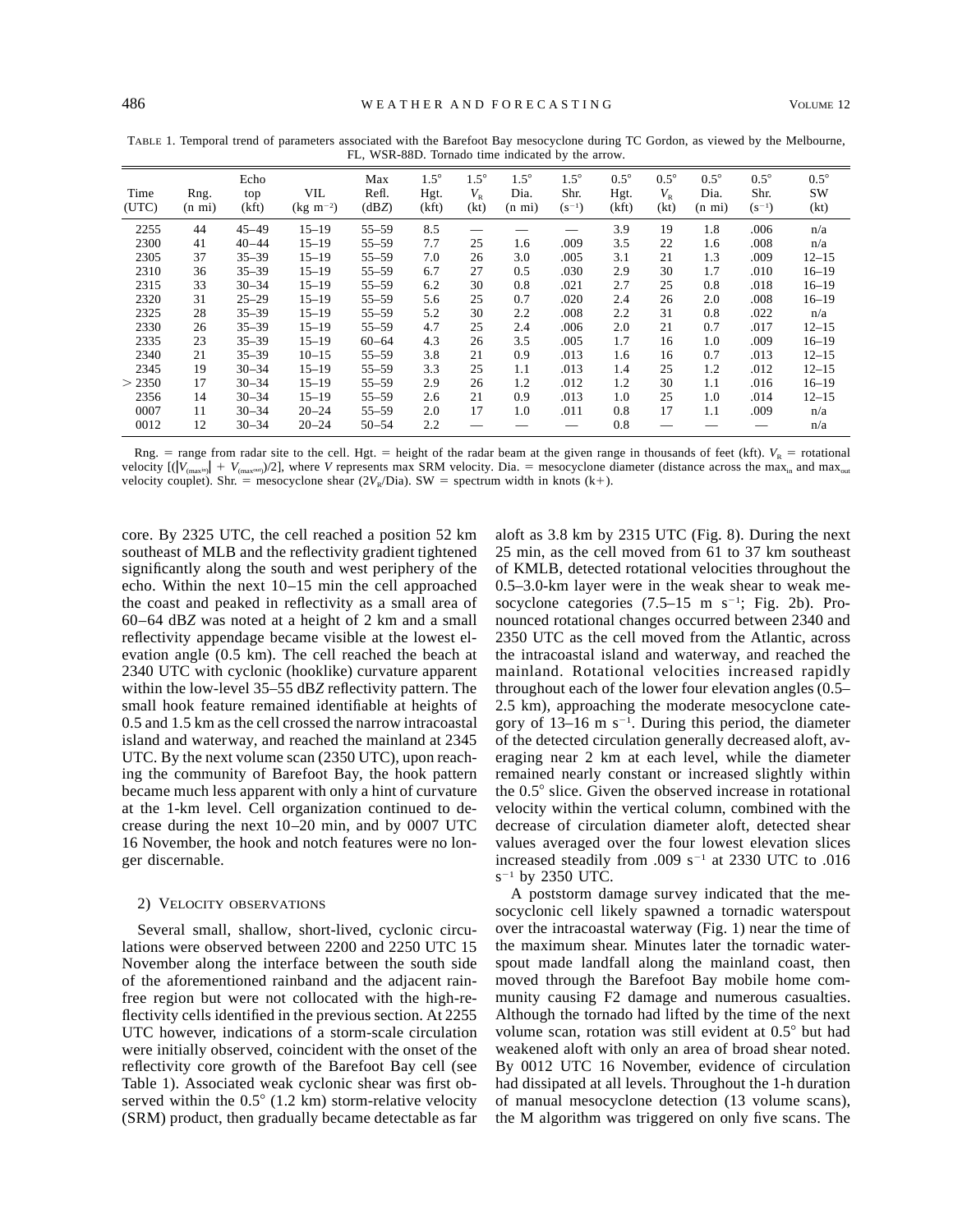

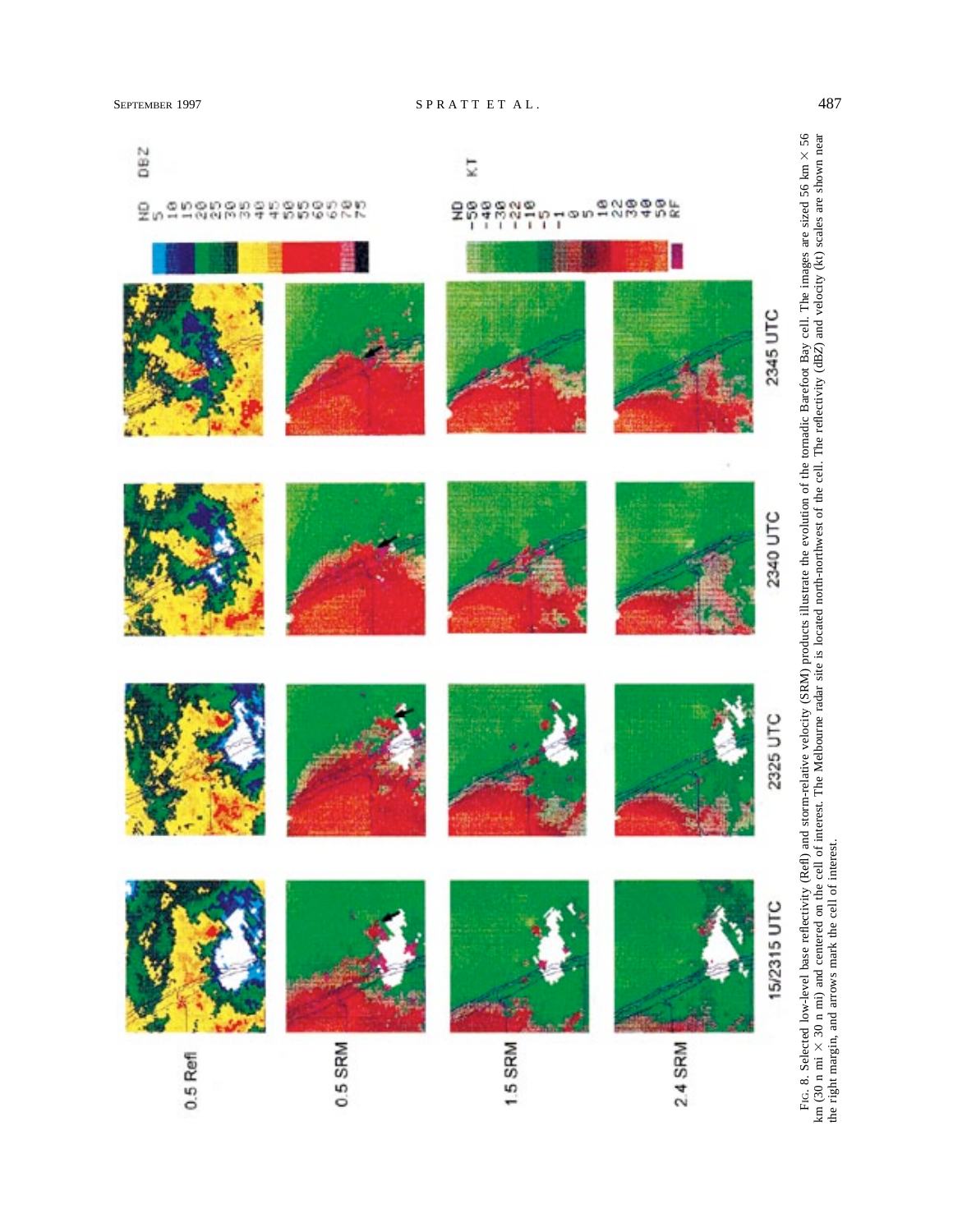first three times occurred consecutively between 2300 and 2315 UTC, 5 min after the initial manual detection. The later two times occurred at 2340 and 2345 UTC as the vertical depth of the reflectivity core and rotation increased, 5–10 min prior to tornado occurrence.

## 3) ANALYSIS

Throughout the life cycle of the Barefoot Bay mesocyclone, VIL values remained very low (15–19 kg  $m^{-2}$ ), similar to that of the surrounding cells and, therefore, did not highlight the cell of interest. Although the ET product was often difficult to interpret due to numerous small cells in close proximity, the overall trend appears noteworthy. Prior to the cell acquiring rotation, a 14–15-km ET was observed. As rotation became more apparent between 2300 and 2320 UTC, the ET decreased steadily to 7.5–9 km. The ET then increased and remained between 10.5 and 12 km through 2340 UTC, before a more subtle drop to 9–10.5 km occurred as the cell moved onshore. Both trends of decreasing ET corresponded with a time period when rotational velocity and depth were determined to be increasing. Likewise, the M algorithm was only triggered during these periods, indicative of the more restrictive threshold criteria as opposed to manual mesocyclone recognition. Although certainly not definitive, the correlation between ET collapse and mesocyclone strengthening/ tornado touchdown often observed during supercell storms (Lemon and Doswell 1979) was noted during this event, although to a much more subtle extent. Examination of SW products indicated an increase of values coincident with the observations of mesocyclone strengthening. Baseline SW values of  $6-7.5$  m s<sup>-1</sup> peaked at 8–9.5 m s<sup>-1</sup> from 2310 to 2320, at 2335, and again at 2350 UTC. When used in concert with the evolution of the reflectivity and SRM signatures, SW trend information offered an additional sign of potential severity.

### *b. Iron Bend mesocyclone*

## 1) REFLECTIVITY OBSERVATIONS

At 0703 UTC 16 November, a convective band began forming nearly parallel to the central and south Florida coast, and extending northwest to 110 km inland across north Florida. Over the next several hours the band lifted north then rotated cyclonically toward the northwest and eventually southwest back toward Gordon's circulation center. In the area where the band crossed the coastline and just offshore, low-level convergence was maximized and reflectivities were the greatest (50–54 dB*Z*). By 0808 UTC, much of the convection had developed to a fully mature outer rainband, roughly 400 km in length but with a tight radius of curvature of only 90 km (Fig. 7b). Individual cells continued to move through the band toward the northwest at  $16 \text{ m s}^{-1}$ , indicative

of the combined affects of the northward advection of the band segment by the environmental winds and cell propagation. Convection was most vigorous with the northwest-orientated band segment, with low-level reflectivities of 45–54 dB*Z* nearly unbroken across its length.

At 0808 UTC, an apparent weaker-reflectivity notch and higher-reflectivity lobe had formed within convection 60 km northwest of the radar site (Fig. 9). The feature was evident through a 3-km depth with no appreciable tilt or echo overhang. Reflectivities within the lobe were 50–54 dB*Z* with relatively weaker reflectivities of 35–39 dB*Z* within the notch. At 0813 UTC, the notch became coincident with a channel of outbound radial velocities at the lowest level. To its adjacent southwest, the lobe had expanded to a width of 8 km and intensified to reflectivities greater than 55 dB*Z* on its southeast flank, matching spatially with a channel of inbound velocities. Apparent low-level mesocyclogenesis was occurring. Importantly, the notch–lobe features were not remarkably impressive using reflectivity information alone. Table 2 shows the temporal trend of parameters associated with the developing mesocyclone. At 0837 UTC, the entire feature had broadened; however, reflectivities still remained at 50–54 dB*Z.* At 0854 UTC, a section of the band had developed to become quite similar to a northward moving ''bow echo.'' The notch–lobe feature had seemingly become the rotating "head" on the west end of the tropical bow. In fact, the trailing sections of the band segment had the general appearance of a line echo wave pattern (LEWP) with two other cyclonically rotating heads (Fig. 10a). The feature was similar to Snell and McCaul's (1993) description of two mesocyclones over Alabama associated with Hurricane Andrew. The west to east orientation of the bow (and LEWP) appeared visually awkward, especially given its northward movement, and was difficult to readily identify in real time due to the reverse orientation compared to typical bow echoes (Przybylinski 1995). The gradient of reflectivity was evenly spaced around the circular-shaped head, however, there was a packing of reflectivities on the north edge of the bow near the apex. The ''bow feature'' exhibited considerable persistence and was subsequently tracked beyond 1000 UTC.

#### 2) VELOCITY OBSERVATIONS

The inspection of storm-relative velocity data proved to be even more revealing, giving greater confidence to reflectivity assessments. Early in the period a series of small, but weak, cyclonic circulations were detected throughout offshore sections of the rainband. By 0750 UTC, the first evidence of rotational organization of the Iron Bend mesocyclone appeared at a height of 2 km as the cell moved onshore and crossed the intracoastal waterway and became positioned 45 km northwest of the radar site. Rotational velocities aloft were  $8 \text{ m s}^{-1}$ , rep-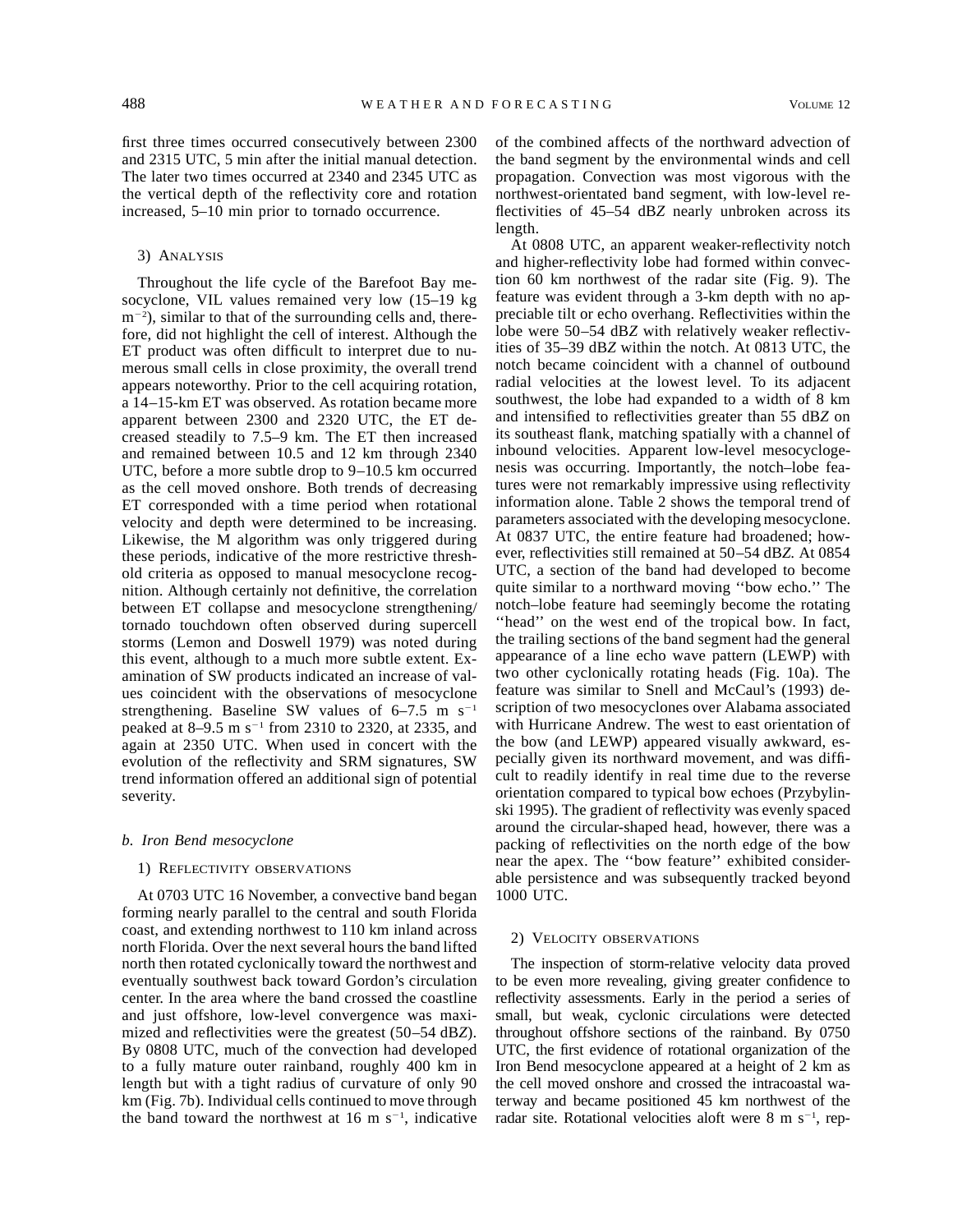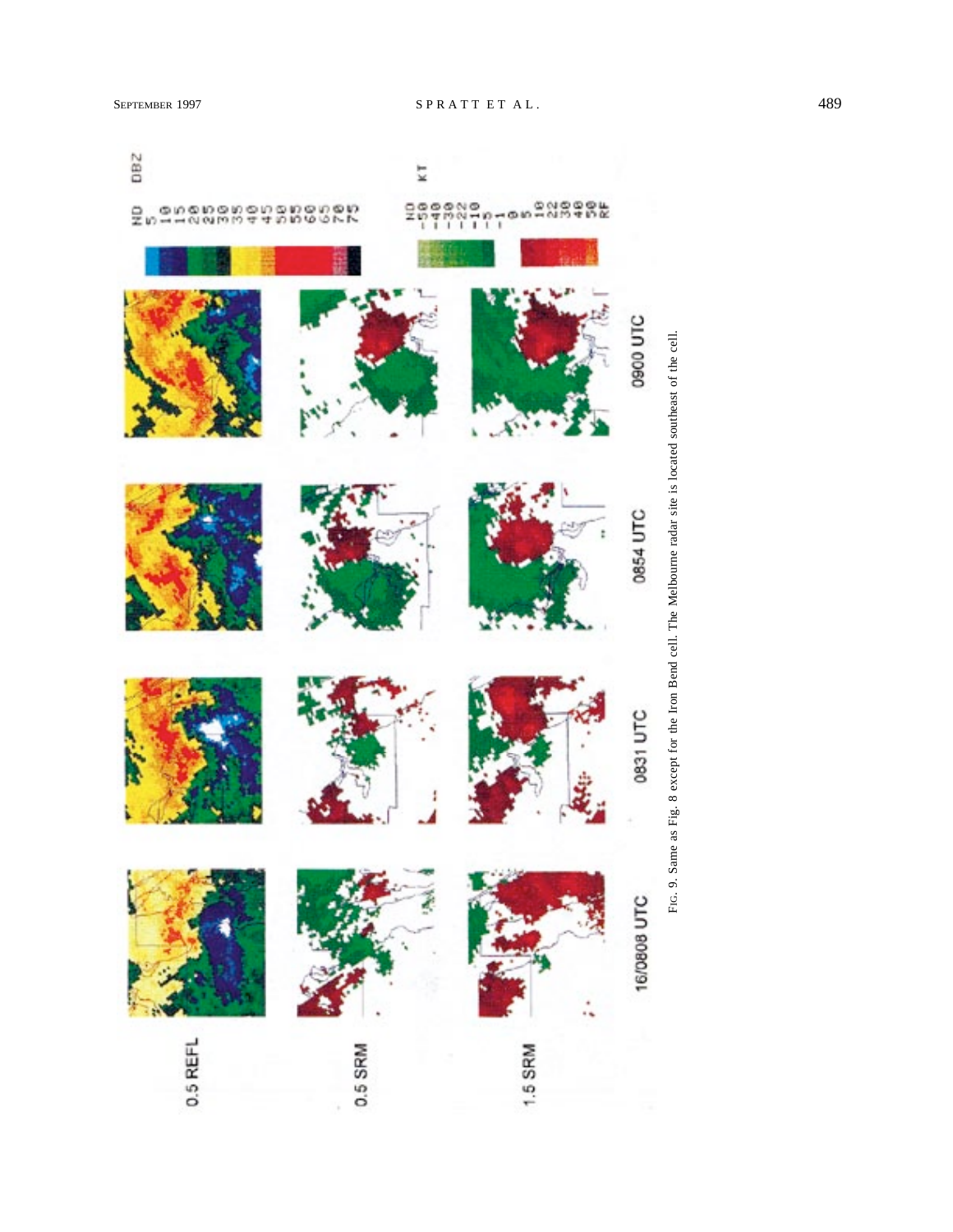|  |  |  |  |  |  |  |  |  | TABLE 2. Same as Table 1 except for the Iron Bend mesocyclone. |  |
|--|--|--|--|--|--|--|--|--|----------------------------------------------------------------|--|
|--|--|--|--|--|--|--|--|--|----------------------------------------------------------------|--|

| Time<br>(UTC) | Rng.<br>$(n \text{ mi})$ | Echo<br>top<br>(kft) | VIL<br>$(kg \; m^{-2})$ | Max<br>Refl.<br>(dBZ) | $1.5^\circ$<br>Hgt.<br>(kft) | $1.5^\circ$<br>$V_{R}$<br>(kt) | $1.5^\circ$<br>Dia.<br>$(n \text{ mi})$ | $1.5^\circ$<br>Shr.<br>$(s^{-1})$ | $0.5^\circ$<br>Hgt.<br>(kft) | $0.5^{\circ}$<br>$V_{R}$<br>(kt) | $0.5^\circ$<br>Dia.<br>$(n \text{ mi})$ | $0.5^{\circ}$<br>Shr.<br>$(s^{-1})$ | $0.5^\circ$<br>SW<br>(kt) |
|---------------|--------------------------|----------------------|-------------------------|-----------------------|------------------------------|--------------------------------|-----------------------------------------|-----------------------------------|------------------------------|----------------------------------|-----------------------------------------|-------------------------------------|---------------------------|
| 0808          | 32                       | $40 - 44$            | $20 - 24$               | $50 - 54$             | 6.1                          | 21                             | 3.2                                     | .004                              | 2.5                          | 16                               | 0.8                                     | .011                                | $12 - 15$                 |
| 0813          | 34                       | $45 - 49$            | $25 - 29$               | $55 - 59$             | 6.6                          | 21                             | 1.8                                     | .007                              | 2.8                          | 21                               | 1.1                                     | .011                                | $12 - 15$                 |
| 0819          | 36                       | $40 - 44$            | $20 - 24$               | $55 - 59$             | 7.7                          | 21                             | 1.7                                     | .007                              | 3.0                          | 26                               | 1.0                                     | .015                                | $16 - 19$                 |
| 0825          | 40                       | $45 - 49$            | $20 - 24$               | $50 - 54$             | 7.7                          | 21                             | 2.5                                     | .005                              | 3.4                          | 21                               | 1.1                                     | .011                                | $12 - 15$                 |
| 0831          | 42                       | $35 - 39$            | $25 - 29$               | $55 - 59$             | 8.4                          | 21                             | 2.0                                     | .006                              | 3.6                          | 26                               | 2.8                                     | .006                                | $12 - 15$                 |
| 0837          | 44                       | $35 - 39$            | $20 - 24$               | $50 - 54$             | 8.9                          | 21                             | 3.0                                     | .004                              | 3.9                          | 26                               | 2.0                                     | .008                                | $8 - 11$                  |
| 0843          | 46                       | $35 - 39$            | $15 - 19$               | $50 - 54$             | 9.5                          | 21                             | 2.1                                     | .006                              | 4.1                          | 26                               | 3.7                                     | .004                                | $12 - 15$                 |
| 0848          | 49                       | $35 - 39$            | $15 - 19$               | $50 - 54$             | 10.0                         | 21                             | 3.0                                     | .004                              | 4.5                          | 26                               | 2.9                                     | .005                                | $16 - 19$                 |
| 0854          | 52                       | $35 - 39$            | $15 - 19$               | $50 - 54$             | 10.6                         | 21                             | 4.0                                     | .003                              | 4.8                          | 26                               | 2.2                                     | .007                                | $16 - 19$                 |
| > 0900        | 55                       | $35 - 39$            | $20 - 24$               | $50 - 54$             | 11.3                         | 25                             | 3.8                                     | .004                              | 5.3                          | 35                               | 1.6                                     | .012                                | $16 - 19$                 |
| 0906          | 57                       | $30 - 34$            | $20 - 24$               | $50 - 54$             | 12.2                         | 30                             | 5.5                                     | .004                              | 5.5                          | 26                               | 2.0                                     | .008                                | $16 - 19$                 |
| 0912          | 59                       | $35 - 39$            | $20 - 24$               | $50 - 54$             | 12.5                         | 21                             | 2.9                                     | .005                              | 5.8                          | 30                               | 3.8                                     | .005                                | $16 - 19$                 |
| 0918          | 63                       | $35 - 39$            | $15 - 19$               | $50 - 54$             | 13.2                         | 26                             | 4.6                                     | .004                              | 6.4                          | 25                               | 3.6                                     | .004                                | $16 - 19$                 |
| 0923          | 65                       | $35 - 39$            | $15 - 19$               | $50 - 54$             | 13.5                         | 26                             | 3.8                                     | .004                              | 6.7                          | 25                               | 4.0                                     | .004                                | $12 - 15$                 |
| 0929          | 64                       | $35 - 39$            | $15 - 19$               | $50 - 54$             | 14.5                         | 25                             | 2.7                                     | .006                              | 6.5                          | 25                               | 4.2                                     | .004                                | $12 - 15$                 |
| 0935          | 67                       | $35 - 39$            | $15 - 19$               | $50 - 54$             | 14.7                         | 30                             | 5.3                                     | .004                              | 7.0                          | 16                               | 1.7                                     | .006                                | $8 - 11$                  |
| 0941          | 70                       | $35 - 39$            | $15 - 19$               | $50 - 54$             | 15.0                         | 30                             | 5.3                                     | .004                              | 7.4                          | 21                               | 1.8                                     | .007                                | $12 - 15$                 |
| 0947          | 71                       | $35 - 39$            | $15 - 19$               | $50 - 54$             | 15.4                         | 25                             | 2.8                                     | .005                              | 7.6                          | 25                               | 2.9                                     | .005                                | $16 - 19$                 |
| 0953          | 72                       | $35 - 39$            | $15 - 19$               | $45 - 49$             | 16.1                         | 25                             | 4.8                                     | .003                              | 7.8                          | 25                               | 2.9                                     | .005                                | $12 - 15$                 |
| 0958          | 74                       | $35 - 39$            | $10 - 14$               | $45 - 49$             | 16.4                         | 21                             | 3.0                                     | .004                              | 8.0                          | 21                               | 1.6                                     | .008                                | $12 - 15$                 |
| 1004          | 76                       | $35 - 39$            | $10 - 14$               | $45 - 49$             | 16.8                         | 25                             | 3.0                                     | .005                              | 8.3                          | 21                               | 1.7                                     | .007                                | $8 - 11$                  |
| 1010          | 77                       | $35 - 39$            |                         | $45 - 49$             | 17.0                         | 21                             | 5.9                                     | .002                              | 8.6                          | 21                               | 1.9                                     | .006                                | $12 - 15$                 |

resenting weak cyclonic shear, with no reflection of discernable circulation at the lowest  $(0.5^{\circ})$  level. By 0808 UTC, mesocyclogenesis was occurring (Fig. 9) with rotation clearly discernable near an altitude of 3 km and working downward toward the surface. The maximum value of rotation remained aloft around 2 km with a velocity of  $11 \text{ m s}^{-1}$ . The diameter of the circulation couplet was about 7 km in the midlevels. By 0819 UTC, the lowlevel circulation intensified to  $13 \text{ m s}^{-1}$  meeting minimal mesocyclone strength according to the nomogram for a range of 67 km (Fig. 2b). The diameter was slightly over 2 km with a shear value of  $.015 \text{ s}^{-1}$ . The diameter and shear in the midlevels were 4.5 km and .005  $s^{-1}$ , respectively. At 0831 UTC, the mesocyclone was still moving quickly northwest at 18 m  $s^{-1}$  away from the radar, and discernable circulation was confined to the two lowest slices of the scan. Minimal mesocyclone strength was observed within the  $0.5^{\circ}$  slice with weak cyclonic shear at the  $1.5^{\circ}$  level. Through 0843 UTC, the diameter of the maximum inbound–outbound couplet expanded and contracted between 2.5 and 6 km, impacting the shear trend. By 0848 UTC, the low-level core diameter began significant contraction from a diameter of 6 km, a rotational velocity of 13 m  $s^{-1}$ , and a shear of .005  $s^{-1}$  (at a range of 88 km). The first algorithm detection of any type of three-dimensional circulation came with the next scan (0854 UTC) as the core contracted to 4 km and the shear reached  $0.007 \text{ s}^{-1}$ .

The 0900 UTC volume scan brought the most intense period for the low-level mesocyclone. Rotational velocities soared to 18 m  $s^{-1}$  while the core diameter contracted to just over 3 km. Calculations of shear surpassed  $0.010$  s<sup>-1</sup> due to the increased rotational velocities com-

bined with the core contraction. At this point, at a range of 100 km, the mesocyclone reached strong intensity (Fig. 2b). During the time period from 0843 to 0900 UTC, the diameter of the core decreased by over onehalf and only a single velocity gate separated the maximum wind couplet. Midlevel rotation had also increased to  $13 \text{ m s}^{-1}$ . The 0900 UTC volume scan also brought the first occurrence of an algorithm-identified mesocyclone. A short-tracked F0 tornado occurred over extreme southern Volusia County (near the Iron Bend area) just prior to 0900 UTC during the period of rapid low-level mesocyclone intensification/contraction. The tornado knocked down numerous trees and caused minor damage to several houses within a very rural area.

#### 3) ANALYSIS

The Iron Bend cell never produced VIL values greater than 25–29 kg m<sup>-2</sup> (Table 2). Echo tops peaked at  $10.5-$ 12 km just prior to the onset of rapid intensification of the mesocyclone, with a reduction noted during the volume scan immediately after tornado touchdown. Spectrum width data did show a well-defined and trackable feature that grew in area and increased in value during the most intense periods of the low-level mesocyclone and was closely correlated to the location of the tornado. The persistence of this mesocyclone was perhaps one of its most impressive characteristics. After producing the brief tornado (Fig. 1), the mesocyclone continued for over an additional hour, well beyond 1000 UTC, without confirmation of additional damage. Interestingly, two other circulations passed through the same area in series with the Iron Bend mesocyclone and associated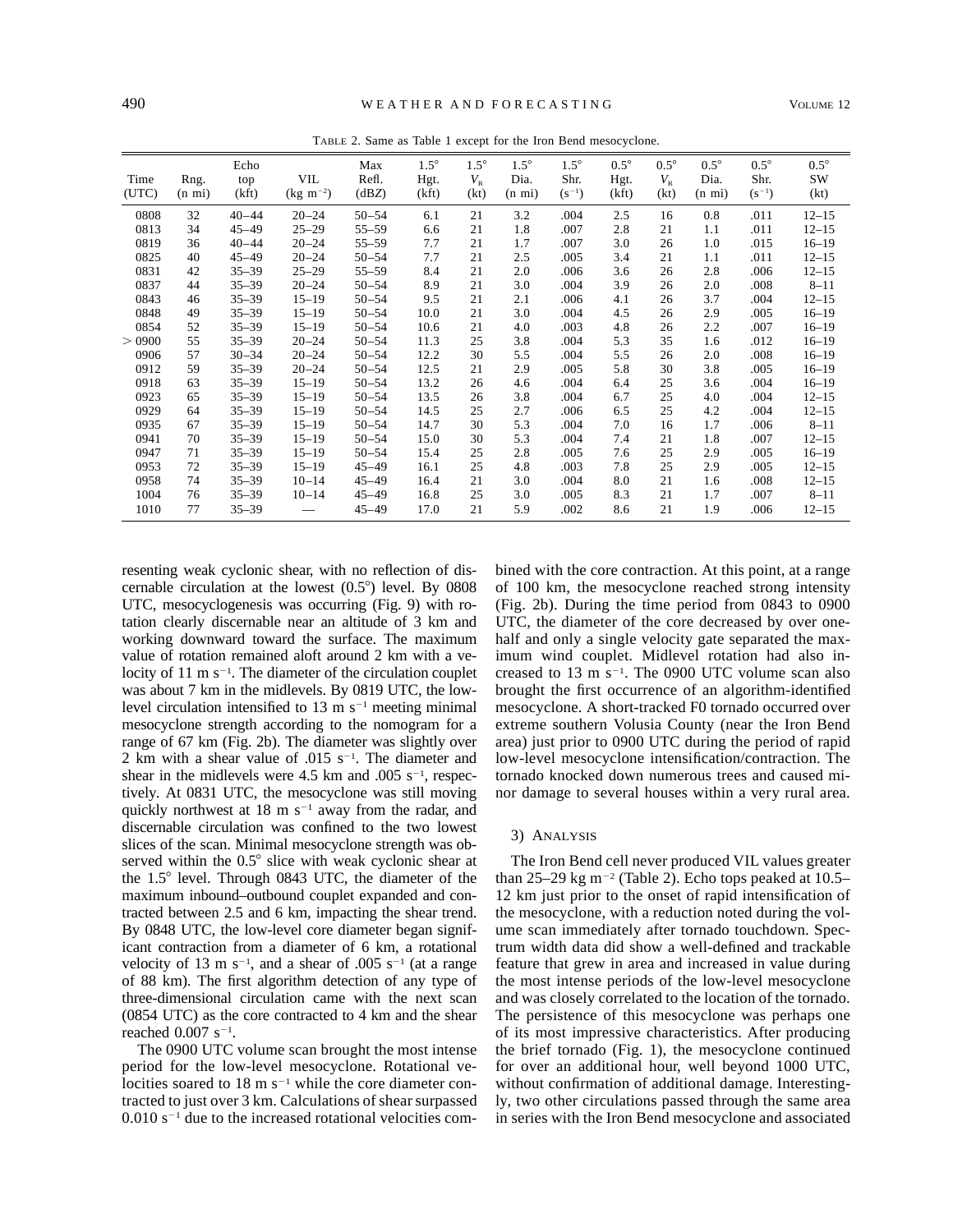west of (b) (Tampa Bay), and south of (c) and (d) (Jacksonville).

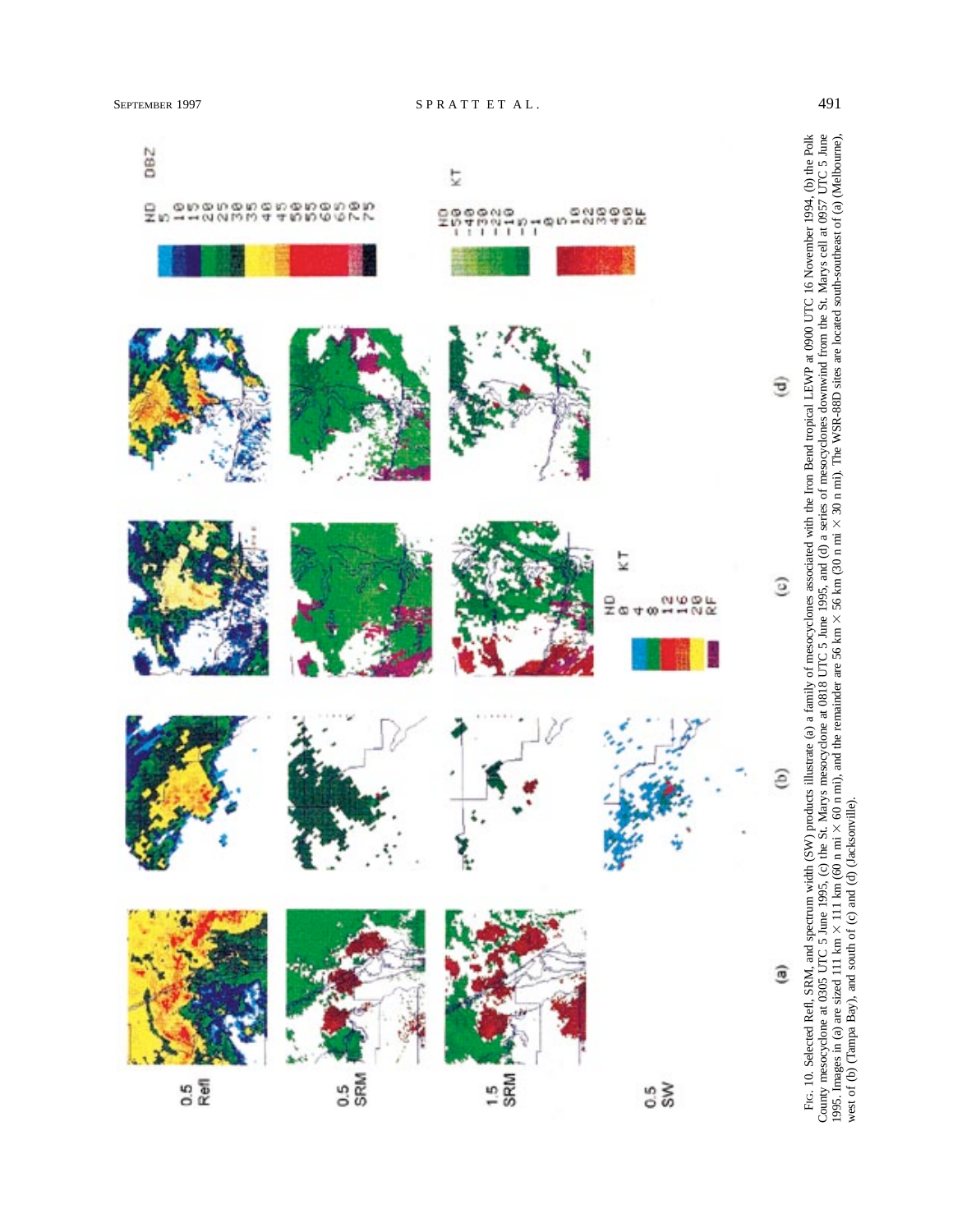

FIG. 11. Best track positions of Hurricane Allison, 3–6 June 1995.

with the head of the bowing subsegment (Fig. 10a) but did not produce damage.

# **5. Synoptic overview of Tropical Cyclone Allison**

## *a. Tropical cyclone summary*

At 0000 UTC 3 June 1995, a tropical disturbance in the northwest Caribbean Sea was upgraded to the first tropical depression of the season. As the system moved north into the eastern Gulf of Mexico, it gradually strengthened and was named Tropical Storm Allison at 1500 UTC 3 June, then reached hurricane status 24 h later. Hurricane Allison made landfall in the ''Big Bend'' area of Florida the morning of 5 June, then continued north-northeast into Georgia and the Carolinas, where it became extratropical (Fig. 11).

During the evening of 4 June, the center of Allison

reached a position favorable for tornado development across west-central portions of the peninsula. Although most of the tropical storm force winds remained offshore, an outer convective band did sweep inland from the gulf during this period. Two weak tornadoes formed within the band in association with the same parent cell.

Early on the following day as Allison approached landfall, the favorable tornadic environment shifted northward. Subsequently, eight tornadoes occurred across northeast Florida and southeast Georgia between 0700 and 1300 UTC, several of which were spawned from a single mesocyclone.

# *b. Thermodynamic quantities and vertical wind profile*

Three hours prior to the west-central Florida tornadoes, sounding data from TBW (0000 UTC 5 June)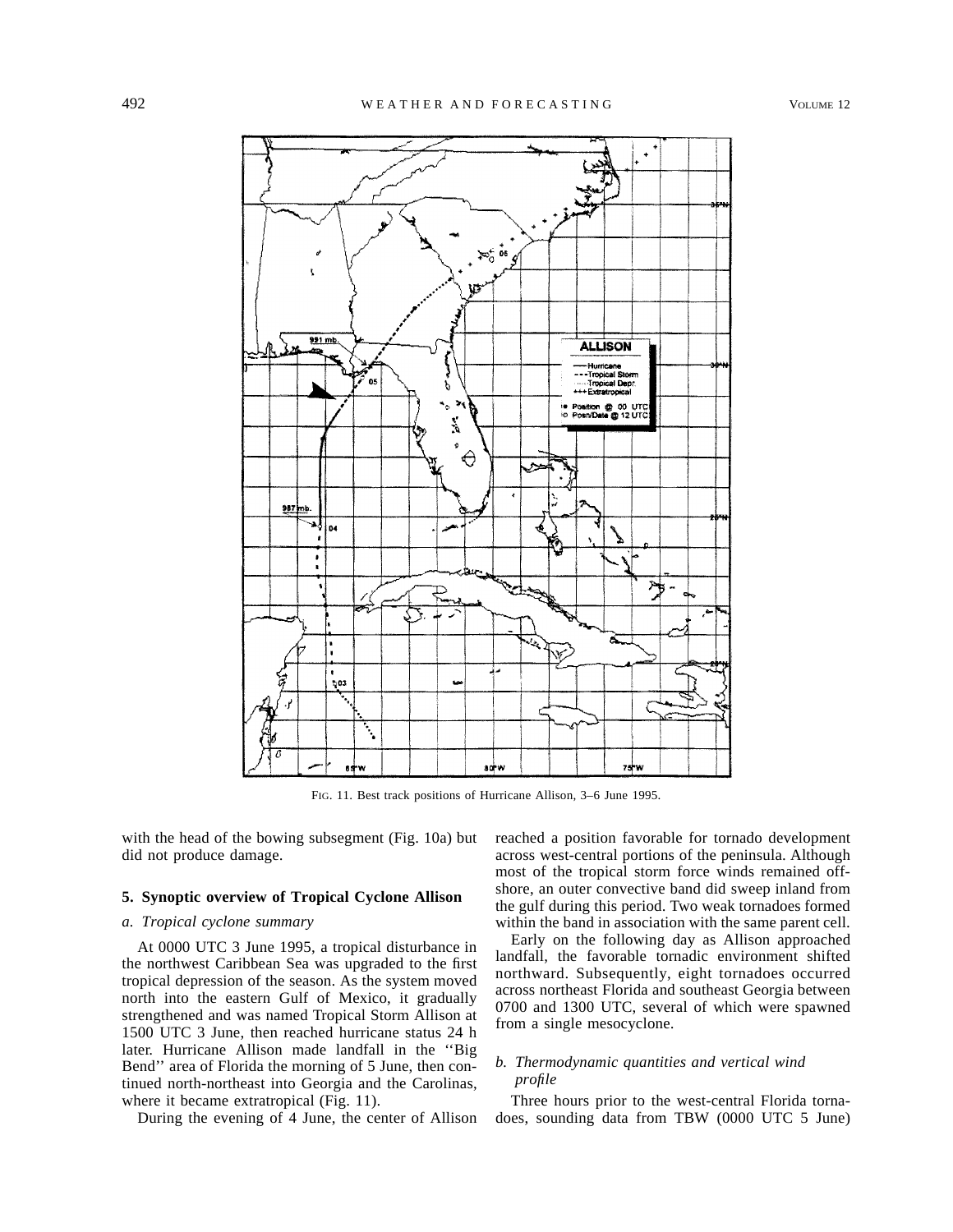

FIG. 12. Same as Fig. 4 except for Tampa Bay, FL, at 0000 UTC 5 June 1995.

indicated the presence of a very moist atmospheric column with a CAPE (B+) slightly above 1500 J kg<sup>-1</sup> based on lifting a surface parcel and a 0–3-km SRH of nearly 150  $m^2 s^{-2}$  (Figs. 12 and 13) based on observed storm motions. Vertical wind shear changed little throughout the day.

By the following morning (1200 UTC June 5), the JAX sounding revealed an environment similar to that observed at TBW 12 h earlier. During the overnight hours prior to the raob release, the KJAX VWP showed an important evolution of the low-level wind structure as near-surface velocities increased (Fig. 14). The early morning increase of low-level wind shear enhanced vertical turning and produced an environment more favorable for mesocyclone development across northeast Florida and southeast Georgia.

### *c. Rainband features*

As Allison tracked northward through the Gulf of Mexico during the evening hours of 4 June, several convective bands moved northeast across the Florida peninsula. At 2203 UTC, an organized convective band extended from near the center of Allison, east-southeast to the coast west of Tampa Bay, then south along the coast to near Key West (Fig. 15). Shortly thereafter, a radar-detected low-level boundary was observed along and just offshore the southwest Florida coast. Where the boundary and rainband intersected over the coastal waters, a convective cell initiated and began to move northward (Fig. 16).

By 0201 UTC 5 June, the cell of interest had reached the interior of the peninsula and marked the northern



FIG. 13. Same as Fig. 6a except for Tampa Bay, FL, at 0000 UTC 5 June 1995.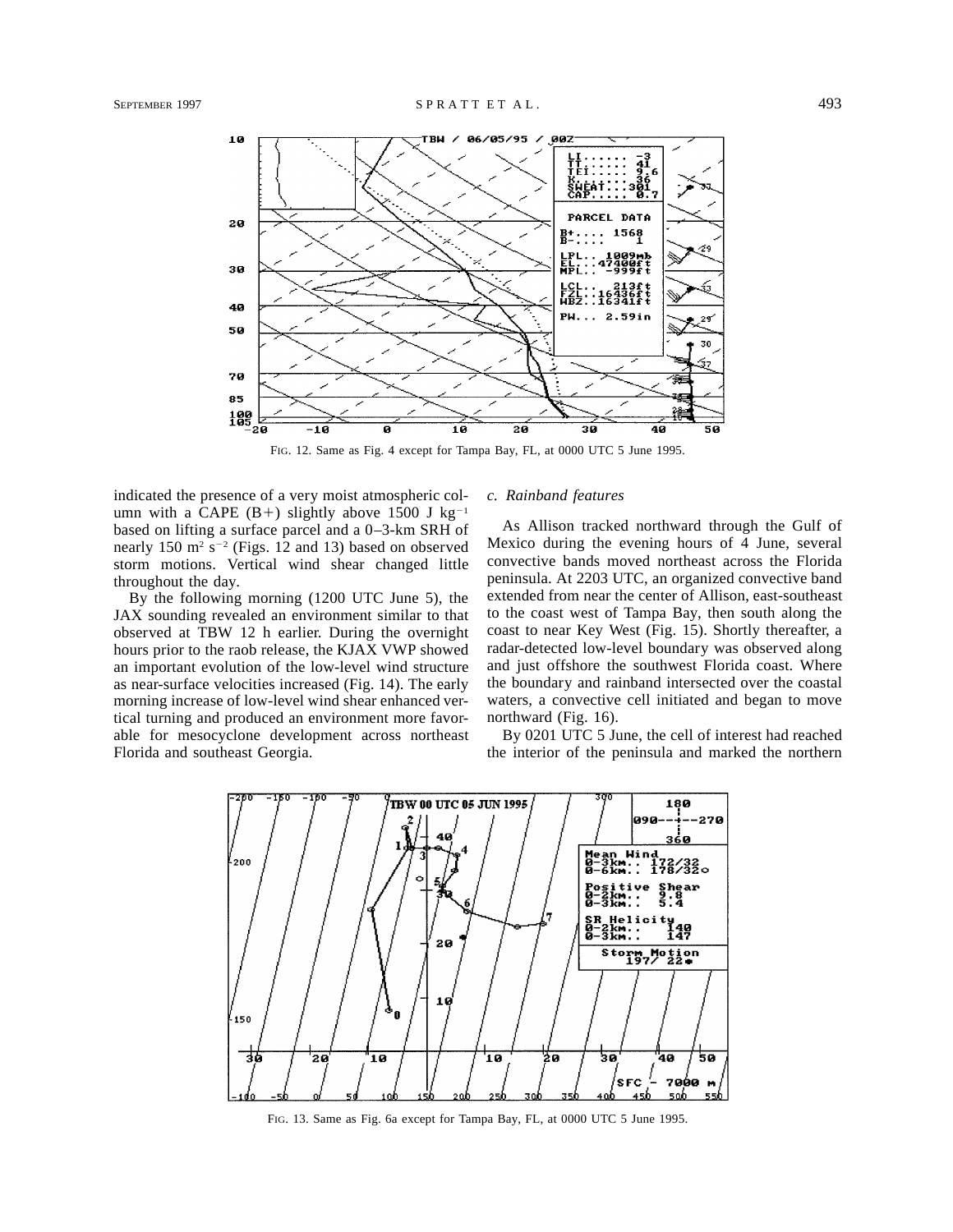

FIG. 14. The Jacksonville velocity azimuth display (VAD) wind profile (VWP) at 0720 UTC 5 June 1995 showing an increase in low-level wind shear between the surface and 5 km (15 kft).



FIG. 15. The 0.5° base reflectivity product from KTBW illustrating the rainband structure at 2203 UTC 4 June 1995. The letter "L" indicates the center of Allison near the time of the radar image.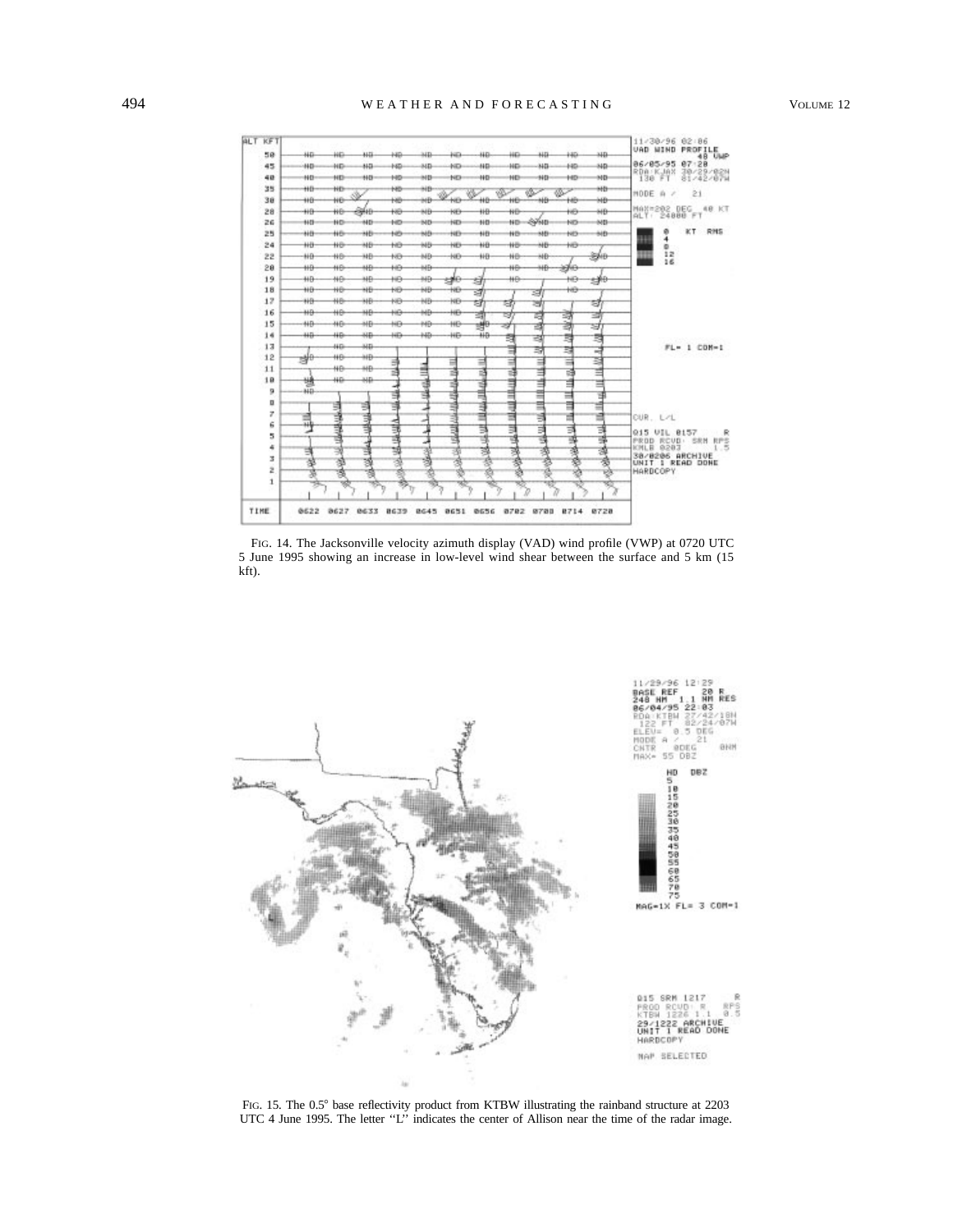

FIG. 16. The  $0.5^{\circ}$  base reflectivity product for 2221 UTC 4 June 1995. Note the boundary extending offshore from the southwest Florida coast.

end of a newly developed rainband. After producing brief tornadoes 83 km east-northeast and 91-km northeast of KTBW (Fig. 1), the cell collapsed by 0357 UTC. These two tornadoes and their parent cell will be discussed in section 6a.

By 0800 UTC, another rainband had reached north Florida and extended from a large stratiform rain area in the Atlantic Ocean to a second large area of rain well inland, then inward toward the center of Allison (Fig. 17). Although convective activity appeared suppressed near the northeast Florida coastline between the regions of stratiform rain, isolated convective cells were noted.

Throughout the next several hours, numerous mesocyclones developed along a narrow coastal strip within the broad minimum of stratiform and convective rainfall but, nonetheless, along a discernable banding feature. Subsequently, multiple tornado touchdowns occurred in association with the radar-identified mesoscale circulations. Several of these tornadoes were associated with the same parent mesocyclone and will be discussed further in section 6b. The life cycle of these tornadoes and their associated mesocyclone were typical of the remaining events across north Florida and southeast Georgia.

## **6. Radar analysis of mesocyclones associated with TC Allison**

## *a. Polk County mesocyclone*

Examination of the cell of interest prior to the first tornado indicated a persistent maximum reflectivity core between 45 and 49 dB*Z* through 0230 UTC. Weak cyclonic shear was first observed at the  $0.5^{\circ}$  and  $1.5^{\circ}$  elevations around 0213 UTC, with rotational velocities between 6.5 and 9.5 m  $s^{-1}$ . Further aloft, rotation was less apparent. Shortly thereafter, a significant change was noted in the diameter of rotation at  $1.5^{\circ}$  as the very broad circulation of nearly 16 km at 0224 and 0230 UTC lessened to 10 km by 0236 UTC. At the same time an increase of reflectivity to 50–54 dB*Z* occurred, preceding the tornado touchdown by only minutes. Table 3 capsulizes the temporal trend of parameters observed by radar for this tornadic cell.

By 0242 UTC, near the time of the tornado, maximum reflectivity returned to the 45–49-dB*Z* range; however, a subtle appendage had become identifiable along with evidence of a bounded weak echo region (BWER). The diameter of the mesocyclone aloft continued to gradually contract, reaching 3.5 km near the time of the tornado. Although diameter changes were not as drastic at  $0.5^\circ$ , a temporary tightening did occur coincident with a rise in rotational velocity, resulting in shear of nearly  $0.010$  s<sup>-1</sup> and a weak mesocylone classification according to the strength nomogram (Fig. 2a). The WSR-88D mesocyclone algorithm did not identify the manually detected weak circulation at this time or at any other times. After producing a short path of F0 damage (Fig. 1), the tornado lifted prior to the 0248 UTC volume scan; however, the appendage continued to remain apparent and the reflectivity core again increased to 50– 54 dB*Z.* Although a classic hook signature was never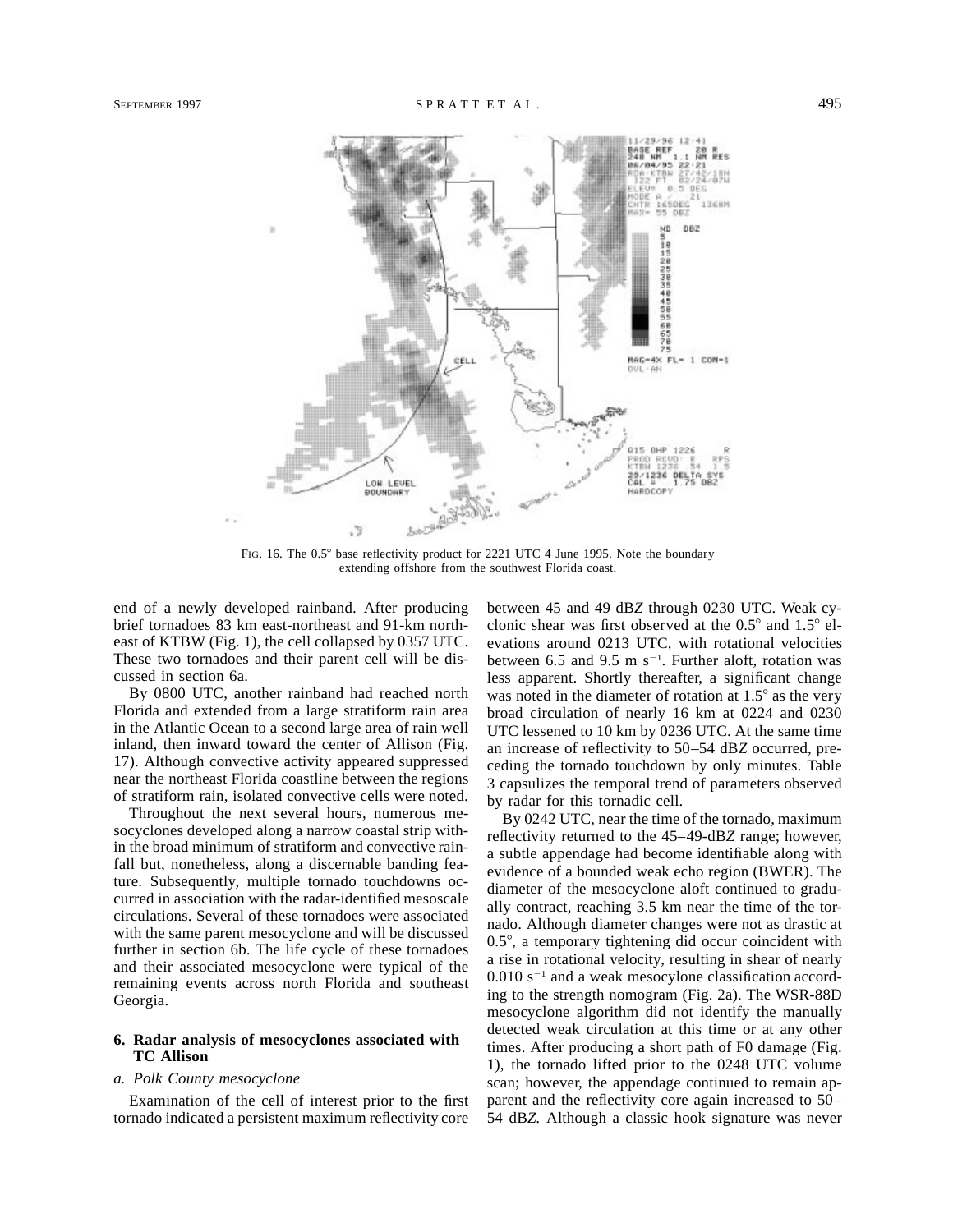

FIG. 17. Same as Fig. 15 except for 0800 UTC 5 June 1995 from KJAX. Note the discontinuous banding from offshore northeast Florida to southwest Georgia.

observed, the appendage and high-reflectivity pattern remained evident during the next few volume scans as the cell continued northward.

The second tornado produced F1 damage along an 11-km-long path between 0310 and 0315 UTC, 30 min after the initial touchdown and 24 km to its north (Fig. 1). As with the first tornado, a manually identified mesocyclone was present but remained weak prior to and during the time of damage, with rotational velocities of 7–11 m s<sup>-1</sup> at  $0.5^{\circ}$  and  $1.5^{\circ}$  (Fig. 10b). The rotational diameter remained near 4 km within the  $1.5^{\circ}$  slice but decreased to less than 2 km at the lowest level with a corresponding increase of shear to  $0.012$  s<sup>-1</sup> just prior to the tornado. After dissipation of the tornado, shear values dropped to  $0.008$  s<sup>-1</sup> or less at  $0.5^{\circ}$  and remained much smaller aloft. As with the first circulation, rotation was apparently too weak and shallow for detection by the mesocyclone algorithm.

Although some cell tilt was observed during the first event, distinction between true tilt and the vertical scan displacement due to the rapid cell movement was difficult to ascertain. The ET product did however help identify the cell as more mature than surrounding echoes with a gradual increase noted from less than 10 km prior to the tornado to nearly 12 km during the touchdown. Echo tops continued to increase after the first event to above 12 km by 0305 UTC, then at about the time of the second tornado the top dropped to 9.0–10.5 km and decreased further to 7.5–9.0 km by 0322 UTC. By the time of the second touchdown, the ET appeared to become displaced far downwind, 11 km from the lowlevel reflectivity maxima.

VIL values showed little variation throughout both events, ranging between 5 and 14 kg  $m^{-2}$  and, therefore, was not a useful product for determining cell severity. These low values were likely due to a combination of cell tilt/rapid motion and the shallow depth of high reflectivity.

The SW product proved to be an interesting and useful tool throughout the duration of the mesocyclone. Values increased steadily from a variance of 4–5.5 m  $s^{-1}$  well before the first tornado to between 8 and 9.5  $m s^{-1}$  at 0224 UTC, 20 min prior to touchdown. During the subsequent volume scans, the cell was easily tracked using the persistently high SW signature. Values remained at a maxima of  $8-9.5$  m s<sup>-1</sup> and coincided with the time and location of tornado damage, then decreased back to  $6-7.5$  m s<sup>-1</sup> after the tornado lifted. Another increasing trend of SW began two volume scans prior to the second tornado, with values again reaching 8–9.5  $m s<sup>-1</sup>$  by 0259 UTC. During the tornado, SW values remained at a maximum (Fig. 10b) and were again temporally and spatially coincident with the tornado's path. Also as before, SW values decreased when the tornado lifted. This analysis illustrates that using SW in conjunction with other radar products can add confidence during the warning decision process. Use of the SW product may be especially important for ill-sampled storms suffering from ''aspect ratio'' problems, where rotational signatures might be poor to nonexistent.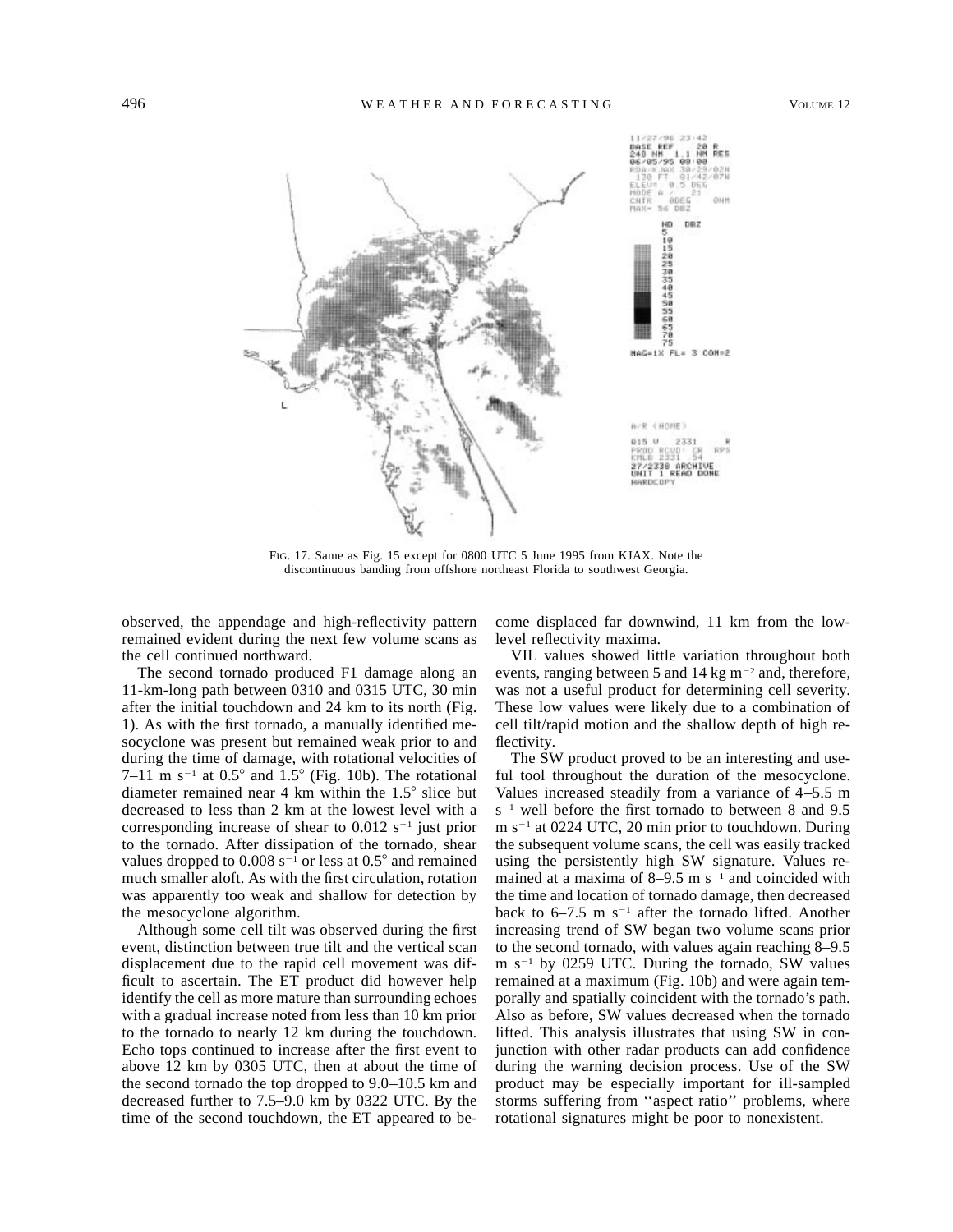|               |                          |                      |                         |                       |                              | <b>WSR-88D.</b>                |                                         |                                   |                              |                                  |                                         |                                   |                             |
|---------------|--------------------------|----------------------|-------------------------|-----------------------|------------------------------|--------------------------------|-----------------------------------------|-----------------------------------|------------------------------|----------------------------------|-----------------------------------------|-----------------------------------|-----------------------------|
| Time<br>(UTC) | Rng.<br>$(n \text{ mi})$ | Echo<br>top<br>(kft) | VIL<br>$(kg \; m^{-2})$ | Max<br>Refl.<br>(dBZ) | $1.5^\circ$<br>Hgt.<br>(kft) | $1.5^\circ$<br>$V_{R}$<br>(kt) | $1.5^\circ$<br>Dia.<br>$(n \text{ mi})$ | $1.5^\circ$<br>Shr.<br>$(S^{-1})$ | $0.5^\circ$<br>Hgt.<br>(kft) | $0.5^{\circ}$<br>$V_{R}$<br>(kt) | $0.5^\circ$<br>Dia.<br>$(n \text{ mi})$ | $0.5^\circ$<br>Shr.<br>$(s^{-1})$ | $0.5^{\circ}$<br>SW<br>(kt) |
| 0213          | 42                       | $25 - 29$            | $10 - 14$               | $50 - 54$             | 8.1                          | 15                             | 5.1                                     | .002                              | 3.6                          | 14                               | 2.0                                     | .004                              | $8 - 11$                    |
| 0219          | 41                       | $25 - 29$            | $10 - 14$               | $45 - 49$             | 7.9                          | 19                             | 6.2                                     | .002                              | 3.5                          | 18                               | 1.5                                     | .007                              | $12 - 15$                   |
| 0224          | 41                       | $30 - 34$            | $10 - 14$               | $45 - 49$             | 7.9                          | 23                             | 8.7                                     | .002                              | 3.5                          | 18                               | 1.5                                     | .007                              | $16 - 19$                   |
| 0230          | 42                       | $30 - 34$            | $10 - 14$               | $45 - 49$             | 8.1                          | 19                             | 8.2                                     | .002                              | 3.6                          | 14                               | 1.6                                     | .005                              | $16 - 19$                   |
| 0236          | 43                       | $30 - 34$            | $5 - 9$                 | $50 - 54$             | 8.3                          | 15                             | 5.3                                     | .002                              | 3.7                          | 13                               | 1.5                                     | .005                              | $16 - 19$                   |
| >0242         | 43                       | $35 - 39$            | $10 - 14$               | $45 - 49$             | 8.3                          | 15                             | 3.0                                     | .003                              | 3.7                          | 18                               | 1.1                                     | .009                              | $16 - 19$                   |
| 0248          | 44                       | $35 - 39$            | $10 - 14$               | $50 - 54$             | 8.5                          | 15                             | 1.8                                     | .005                              | 3.9                          | 23                               | 1.9                                     | .007                              | $12 - 15$                   |
| 0253          | 45                       | $35 - 39$            | $10 - 14$               | $50 - 54$             | 8.8                          | 14                             | 1.6                                     | .005                              | 4.0                          | 20                               | 2.8                                     | .004                              | $12 - 15$                   |
| 0259          | 46                       | $35 - 39$            | $10 - 14$               | $50 - 54$             | 9.0                          | 14                             | 2.4                                     | .004                              | 4.1                          | 18                               | 2.2                                     | .005                              | $16 - 19$                   |
| 0305          | 47                       | $40 - 44$            | $10 - 14$               | $50 - 54$             | 9.2                          | 15                             | 2.2                                     | .004                              | 4.2                          | 23                               | 1.0                                     | .012                              | $16 - 19$                   |
| > 0311        | 48                       | $30 - 34$            | $5 - 9$                 | $50 - 54$             | 9.3                          | 15                             | 4.6                                     | .002                              | 4.3                          | 19                               | 1.6                                     | .007                              | $16 - 19$                   |
| 0317          | 48                       | $30 - 34$            | $5 - 9$                 | $50 - 54$             | 9.3                          | 15                             | 4.9                                     | .002                              | 4.3                          | 14                               | 2.6                                     | .003                              | $12 - 15$                   |
| 0322          | 49                       | $25 - 29$            | $5 - 9$                 | $50 - 54$             | 9.6                          | 10                             | 3.7                                     | .002                              | 4.5                          | 15                               | 1.1                                     | .008                              | $8 - 11$                    |

TABLE 3. Same as Table 1 except for the Polk County mesocyclone associated with Hurricane Allison, as viewed by the Tampa Bay, FL,

#### *b. St. Marys mesocyclone*

The St. Marys mesocyclone was responsible for at least two tornadoes. The first official report of a tornado occurred at about 0743 UTC, just south of the Florida– Georgia state line (Fig. 1). The tornado crossed the St. Marys River and lifted without producing much damage. The second tornado occurred from approximately 0812–0825 UTC along a 8-km-long path through St. Marys, Georgia, where F0 damage occurred (Fig. 1). According to the analyzed radar data, there is further evidence of additional tornadic development later in its life. This suggests the cyclic nature of some TC outer rainband mesocyclones.

The St. Marys cell first became identifiable at 0643 UTC, approximately 65 km south-southeast of KJAX. Although the cell did possess intense reflectivity gradients and some weak shear indications early in its life cycle, no other severe weather signatures were initially evident. Table 4 shows the temporal trend of parameters associated with this mesocyclone. As the cell lifted northward, a short-lived BWER became detectable at 0743 UTC, near the time of the reported tornado sighting along the Florida–Georgia line. By 0800 UTC, an inflow notch was observed on the east side of the cell and on the next volume scan a BWER was again seen. The inflow notch remained present at 0812 UTC, about the time of the second tornado touchdown. No discernable relationship was observed between the maximum height of the reflectivity core and the time of tornado touchdown and damage. During the time of the first tornado touchdown at 0743 UTC, only a weak cyclonic shear signature was indicated within SRM products. By 0806 UTC, a narrow-diameter (2.5 km) mesocyclone possessing weak to moderate rotation  $(15 \text{ m s}^{-1})$ ; Fig. 2b) was detected. Rotational velocities peaked during the time of the second tornado as a tight couplet was observed, resulting in very high shear values of .029– .033  $s^{-1}$  within the lowest two elevations (Fig. 10c). It is possible that the extreme shear within this particular scan resulted from sampling a portion of the tornado vortex signature rather than the parent mesocyclone. Subsequent scans revealed a trend of gradually increas-

TABLE 4. Same as Table 1 except for the St. Marys mesocyclone associated with Hurricane Allison, as viewed by the Jacksonville, FL, WSR-88D.

| Time<br>(UTC) | Rng.<br>$(n \text{ mi})$ | Echo<br>top<br>(kft)   | VIL<br>$(kg \; m^{-2})$ | Max<br>Refl.<br>(dBZ)  | $1.5^\circ$<br>Hgt.<br>(kft) | $1.5^\circ$<br>$V_{R}$<br>(kt) | $1.5^\circ$<br>Dia.<br>$(n \text{ mi})$ | $1.5^\circ$<br>Shr.<br>$(s^{-1})$ | $0.5^\circ$<br>Hgt.<br>(kft) | $0.5^\circ$<br>$V_{R}$<br>(kt) | $0.5^\circ$<br>Dia.<br>$(n \text{ mi})$ | $0.5^\circ$<br>Shr.<br>$(s^{-1})$ | $0.5^{\circ}$<br><b>SW</b><br>(kt) |
|---------------|--------------------------|------------------------|-------------------------|------------------------|------------------------------|--------------------------------|-----------------------------------------|-----------------------------------|------------------------------|--------------------------------|-----------------------------------------|-----------------------------------|------------------------------------|
| 0726<br>0731  | 11<br>11                 | $30 - 34$<br>$30 - 34$ | $15 - 19$<br>$15 - 19$  | $50 - 54$<br>$50 - 54$ | 1.9<br>2.0                   | 19<br>16                       | 1.0<br>1.2                              | .011<br>.008                      | 0.8<br>0.8                   | 22<br>12                       | 1.0<br>1.4                              | .012<br>.007                      | n/a<br>n/a                         |
| 0737          | 10                       | $35 - 39$              | $15 - 19$               | $50 - 54$              | 1.9                          | 14                             | 1.2                                     | .007                              | 0.8                          | 15                             | 1.0                                     | .010                              | n/a                                |
| > 0743        | 12                       | $30 - 34$              | $15 - 19$               | $55 - 59$              | 2.1                          | 16                             | 1.2                                     | .008                              | 0.8                          | 18                             | 2.4                                     | .005                              | n/a                                |
| 0749          | 12                       | $25 - 29$              | $15 - 19$               | $55 - 59$              | 2.1                          | 16                             | 1.2                                     | .008                              | 0.9                          | 15                             | 1.2                                     | .007                              | n/a                                |
| 0755          | 13                       | $30 - 34$              | $10 - 14$               | $55 - 59$              | 2.4                          | 18                             | 1.2                                     | .009                              | 1.0                          | 15                             | 1.5                                     | .005                              | n/a                                |
| 0800          | 15                       | $25 - 29$              | $15 - 19$               | $55 - 59$              | 2.7                          | 22                             | 1.2                                     | .011                              | 1.1                          | 24                             | 1.4                                     | .010                              | n/a                                |
| 0806          | 17                       | $25 - 29$              | $15 - 19$               | $55 - 59$              | 3.0                          | 22                             | 1.8                                     | .007                              | 1.2                          | 31                             | 1.4                                     | .012                              | n/a                                |
| > 0812        | 18                       | $30 - 34$              | $15 - 19$               | $50 - 54$              | 3.3                          | 22                             | 1.0                                     | .011                              | 1.3                          | 24                             | 1.5                                     | .009                              | n/a                                |
| > 0818        | 20                       | $30 - 34$              | $10 - 14$               | $50 - 54$              | 3.6                          | 31                             | 0.6                                     | .029                              | 1.4                          | 36                             | 0.6                                     | .033                              | n/a                                |
| > 0824        | 22                       | $35 - 39$              | $10 - 14$               | $50 - 54$              | 3.9                          | 21                             | 2.0                                     | .006                              | 1.6                          | 31                             | 1.0                                     | .020                              | n/a                                |
| 0829          | 23                       | $20 - 24$              | $10 - 14$               | $50 - 54$              | 4.2                          | 26                             | 2.6                                     | .006                              | 1.8                          | 25                             | 1.3                                     | .011                              | n/a                                |
| 0835          | 28                       | $20 - 24$              | $5 - 9$                 | $45 - 49$              | 5.1                          | 21                             | 3.6                                     | .004                              | 2.2                          | 19                             | 1.6                                     | .007                              | n/a                                |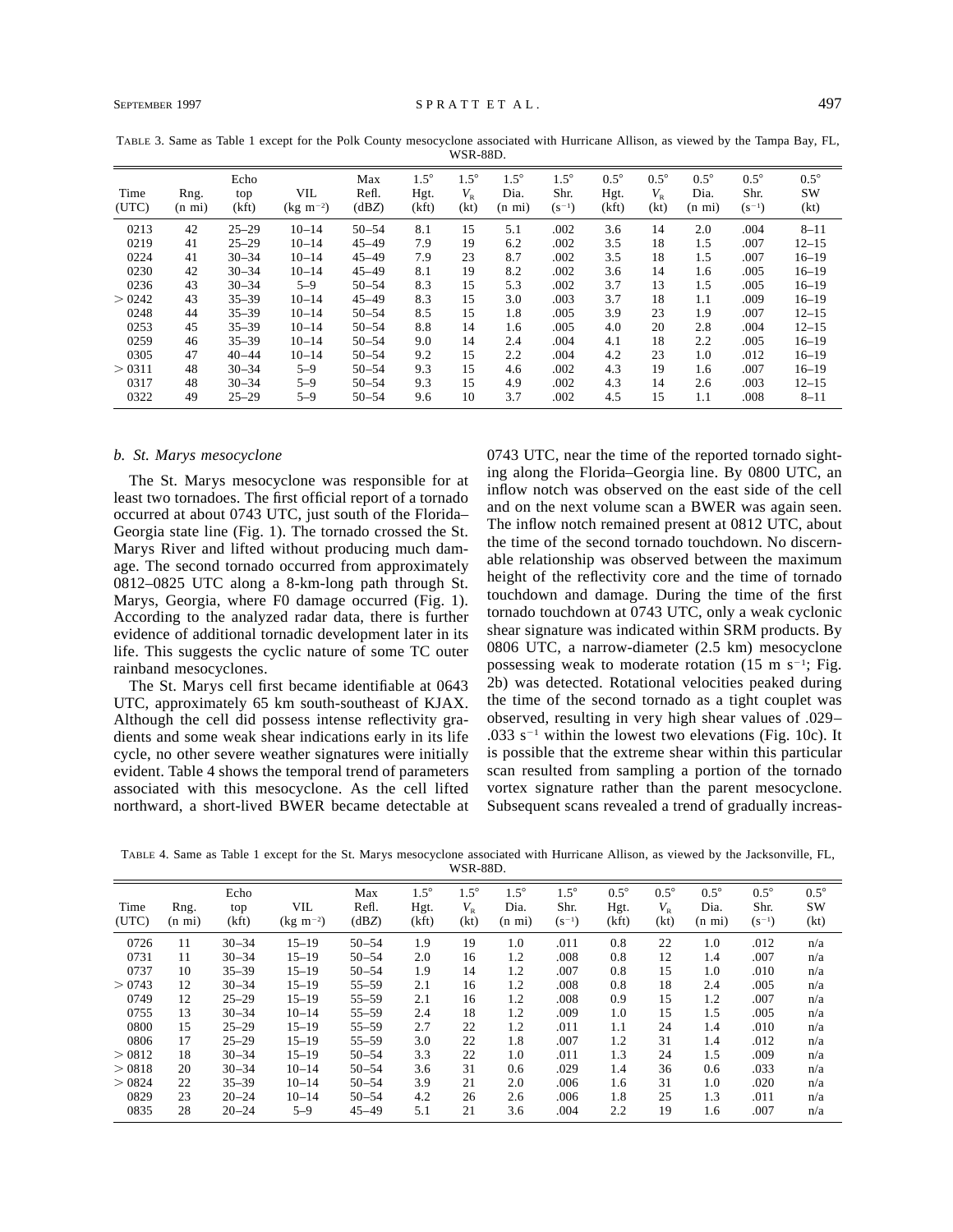ing circulation diameter, to a maximum of nearly 8 km at the  $2.4^{\circ}$  elevation during the later stage of its life cycle as it moved northward. Just prior to the observed dissipation of the mesocyclone around 1015 UTC, a final brief tornado was reported. Although beyond the scope of this case study, it is important to note that a series of isolated mesocyclones developed downstream from the St. Marys feature between 0800 and 1000 UTC and were also responsible for tornado occurrences (Fig. 10d).

Overall, the St. Marys mesoscale circulation was manually detected for nearly 2 h along a track of about 80 km across Florida and Georgia. Through its life cycle, the mesocyclone remained embedded within a lowlevel surge of southerly winds. The persistence of the rotational component appeared to have been linked to the large-scale flow feature since the circulation rapidly dissipated once the surge weakened.

## **7. Operational implications**

In order for meteorologists to provide timely weather warnings for TC outer rainband tornadoes, a thorough, yet prompt examination of WSR-88D data is essential. Given the small dimensions of most TC–tornado-producing cells and the often subtleness of their reflectivity signatures as severe indicators, the decision to issue severe weather warnings can prove to be more arduous than during situations involving more traditional mesocyclones/supercells. Furthermore, since TC–outer rainband cells are less likely to produce either large hail or damaging straightline winds, the effectiveness of issuing severe thunderstorm warnings in lieu of tornado warnings is questionable, even for marginal situations, and is discouraged by the authors. To promote an aggressive radar approach, operators must be able to recognize potential tornadic cells early in their life cycle while compensating for radar sampling limitations. The following sections will address these issues and present an operational approach for identifying potentially tornadic cells within TC outer rainbands.

#### *a. Compensating for WSR-88D sampling limitations*

Although traditional severe weather indicators were occasionally observed in reflectivity products during several of the Gordon and Allison tornado events (e.g., inflow notches, pendants, or hooklike echoes), most often the features were more subtle. Even when detected, they were usually at or below cloud base or within 1 km of the surface. Assuming standard atmospheric refraction of the  $0.5^{\circ}$  elevation (lowest) beam, detection of such features beyond 55 km of the radar site becomes unlikely. Fortunately, mesocyclonic rotation often extended to slightly higher heights. Cyclonic shear, or rotational velocities of weak mesocyclone strength (Figs. 2a and 2b), were observed to a height of nearly 3.5 km within all the studied cases. This height equates to detection distances of approximately 160, 100, and 65 km for the  $0.5^{\circ}$ ,  $1.5^{\circ}$ , and

 $2.4^{\circ}$  elevation slices, respectively. At ranges where only the beam from one or two elevations intersects a cell below 3.5 km, the vertical continuity threshold for warning decisions should be relaxed since the average updraft itself is only 3.5 km (Weisman and McCaul 1995). A cell possessing weak cyclonic shear or rotation at low or midlevels and high reflectivity relative to surrounding cells should be immediately categorized as suspect, especially if persistence is noted or a history of wind damage exists.

One method of compensating for the WSR-88D's decreased skill in sampling small features at greater distances is to examine a mesocyclone strength nomogram based upon the detected circulation's core diameter. For example, at a range of 160 km, the strength of a given mesocyclone with a rotational velocity of 15 m  $s^{-1}$  and diameter of 6.5 km would be classified as minimal, while the same feature with a contracted diameter of 1.85 km would be classified as strong (suggestive of a tornado warning).

Beam broadening at increased ranges also increases the potential for sampled inbound/outbound velocities to be unrepresentative. In these circumstances, relatively high SW values (i.e.,  $>7.5$  m s<sup>-1</sup>) may add confidence to the determination of marginally severe cells.

Due to the small, shallow nature of most TC mesocyclones, it is not surprising that the current WSR-88D M algorithm often results in underdetection. It should be noted that reducing the threshold pattern vector adaptable parameter within the M algorithm (to allow for the identification of smaller 2D circulations) did not dramatically improve its performance during the Barefoot Bay mesocyclone–F2 tornado. Therefore, until a more robust mesocyclone algorithm is employed, manual mesocyclone recognition must be stressed.

Additionally, the relatively long periodicity of WSR-88D data refresh (5–6 min) could be detrimental when attempting to assess parameter trends within cells capable of producing tornadoes of similar or lesser duration. One way to shorten the period for data refresh in the lower elevations would be to manually restart the volume scan once the beam reaches a sufficient elevation (e.g.,  $4.3^{\circ}$ ). Although this procedure would preclude algorithm processing of volumetric derived products, a sporadic onetime reexamination of the lower elevations may outweigh the usefulness of such products during fast-breaking events.

#### *b. Operational recommendations*

#### 1) ENVIRONMENTAL ASSESSMENT

As TC outer rainbands begin to affect a particular area, frequent assessment of the local environment becomes necessary to determine whether the profile of vertical shear is becoming more favorable for tornadoes. The most useful tool for this purpose is the WSR-88D VWP product. Interactive workstations (i.e., SHARP) can also be utilized to assess specific changes to SRH. In addition, greater thermodynamic destabilization through the intrusion of dry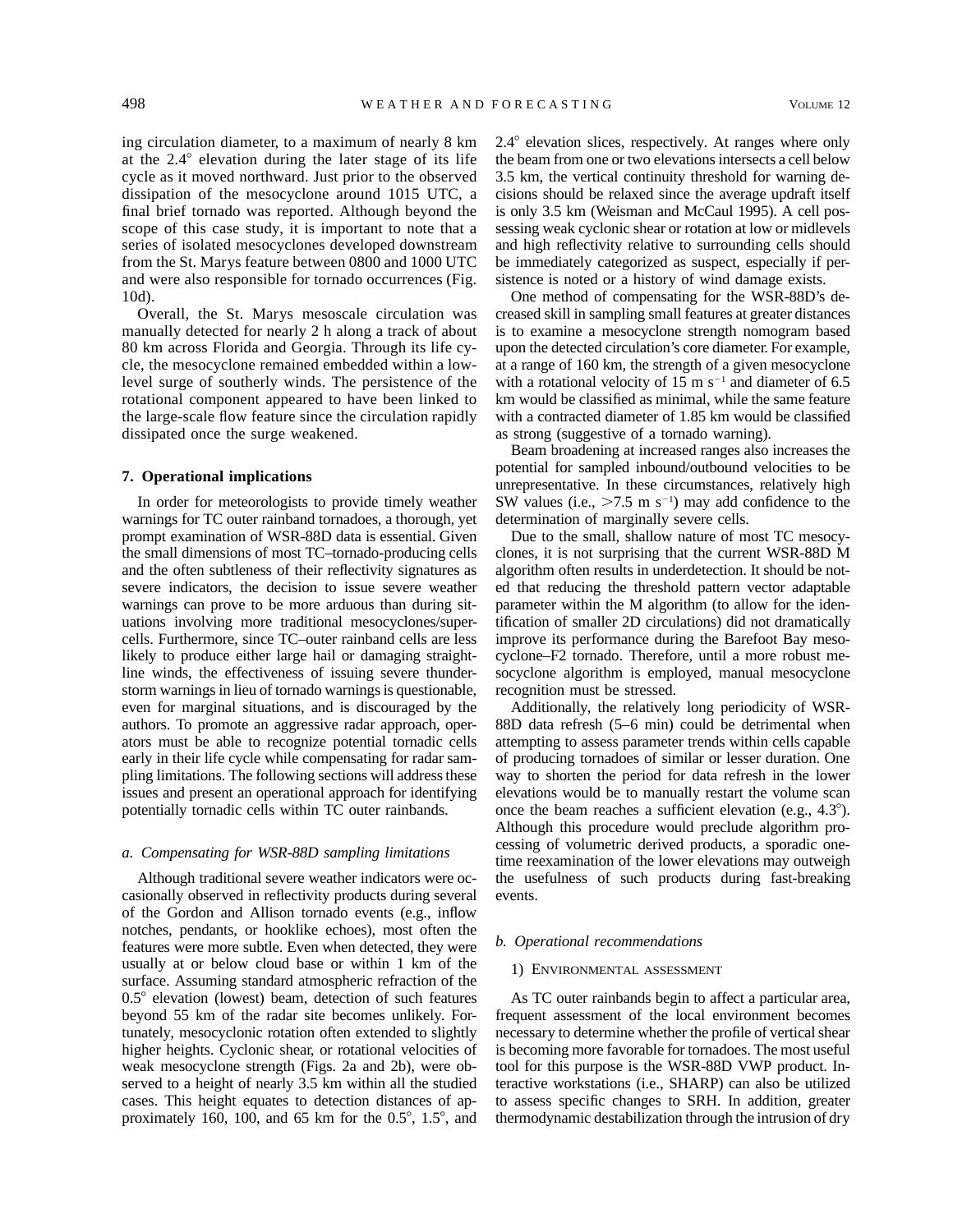air aloft or diabatic warming of the near-surface layer can further increase updraft speeds and the potential for tornadic mesocyclones (Vescio et al. 1995). This is more likely to occur during postlandfall ''remnant'' cases, as was observed over the mid-Atlantic region in association with TC Beryl (Vescio et al. 1995) or with extratropical hybrid cases, rather than during prelandfall events.

## 2) RAINBAND ASSESSMENT

Climatologically, low-level shear is maximized within the northeast quadrant of tropical cyclone circulations. Within this region, local enhancements to shear and vorticity occur along convergent boundaries. As a result, organized rainbands inherently possess a higher degree of concentrated vorticity than less organized adjacent regions. Additionally, the smaller radius of curvature of some rainbands may further act to locally concentrate convergence and vorticity. In order to exploit the available vorticity for mesocyclogenesis (and perhaps tornadogenesis), improved lift is needed to overcome low buoyancy. Such lift, and subsequent cell intensification, may result from sustained updrafts produced via frictional convergence as rainbands move onshore within highly sheared environments (Powell 1988) and from localized convergence along and near intersecting or merging boundaries. Boundary interactions are more likely to occur with rainbands that rotate outward far from the cyclone center or with TC remnants as opposed to rainbands located within the highly organized structure of the inner bands of a mature tropical cyclone. Both frictional convergence and intersecting boundaries also appear to have been factors during the Gordon and Allison tornadoes.

Operationally, both advecting rainbands and the development of bands in situ necessitate a greater degree of scrutiny than adjacent ill-organized regions of stratiform rain with embedded convection. Observations indicated that small mesocyclonic circulations were generated more often within persistent bandlike features than within transient, less persistent features. Organized bands should be closely evaluated for mesocyclones to develop in series, or in banded families, as was also seen with both Gordon (Fig. 10a) and Allison (Fig. 10d).

#### 3) STORM-SCALE ASSESSMENT

Although maximum reflectivity values associated with tropical tornadic cells may not necessarily be impressive, often they will be greater and more persistent relative to adjacent cells. Likewise, ET, VIL, and SW values may be greater and more persistent. Fundamental to the early recognition of suspect cells is the interrogation of the most intense cells within the rainband, regardless of their actual intensity values. A scan by scan examination of suspect cells should be performed by comparing the evolution of reflectivity and SRM velocity products for trends that favor intensification. Also, when assessing SRM products, the radar operator should be cognizant of the average motion vector that is being subtracted from the radial velocities since an erroneous motion can visually mask rotational signatures. Indications of persistent, organized shear or weak rotation within SRM products should be taken seriously, even in the absence of traditional severe weather reflectivity indicators. Likewise, persistent cells that exhibit relatively high reflectivity (compared to surrounding echoes) and remain isolated should be monitored closely for early indications of circulation.

Postanalyses of the Gordon and Allison radar data indicated a close correlation between the time of tornado touchdown and the time of contraction of the low-level mesocyclone. Preliminary results based upon this limited study show that mesocyclones exhibiting shear values of  $0.010$  s<sup>-1</sup> or greater should be considered prime candidates for tornadogenesis. As the shear approaches  $0.015$  s<sup>-1</sup>, the likelihood of tornado formation appears to increase significantly. Likewise, Grant and Prentice (1996) in a study of 16 nontropical low-topped mesocyclones found the magnitude of maximum shear doubled in a 24-min period prior to tornado time, reaching a peak of  $0.015$  s<sup>-1</sup> at the time of touchdown. Given these findings, the prompt issuance of a tornado warning is strongly suggested at times when environmental conditions are favorable for tornadoes and small-diameter mesocyclones with moderate to large shear are detected. Nonetheless, it is imperative that radar operators understand the relationship concerning the variability of both the core diameter and rotational velocity on the shear and how well each can be sampled at varying ranges from the radar. Understanding this relationship also places great importance on operator skill for properly discerning the mesocyclone core (i.e., perceiving the idealized Rankine-combined vortex) for diameter, rotational velocity, and shear assessments.

#### 4) FUTURE REQUIREMENTS

Improved forecasts and warnings of TC outer rainband tornadoes will likely occur as additional radar case studies are examined and model simulations evolve. Incorporated improvements at the local office level have already lead to successful tornado detections and warnings during the tornadic outbreak associated with Tropical Storm Josephine (1996) over central Florida. Base data archival (archive level II) from the WSR-88D during TC events should be given a high priority so that new and improved algorithms can be pursued and adaptable parameter optimization can continue. The use of radar-based trend tables must be expanded and exploited to help identify potentially severe cells from the multitude of cells upon the radar display.

Finally, a new VCP should be developed to allow additional low-level scanning with a faster refresh interval. For example, a VCP with added tilts between the surface and the current  $0.5^{\circ}$ ,  $1.5^{\circ}$ , and  $2.4^{\circ}$  tilts would provide valuable vertical information for shallow phenomena. To compensate for the additional slices and reduce the data refresh rate to approximately 3 min, many upper elevation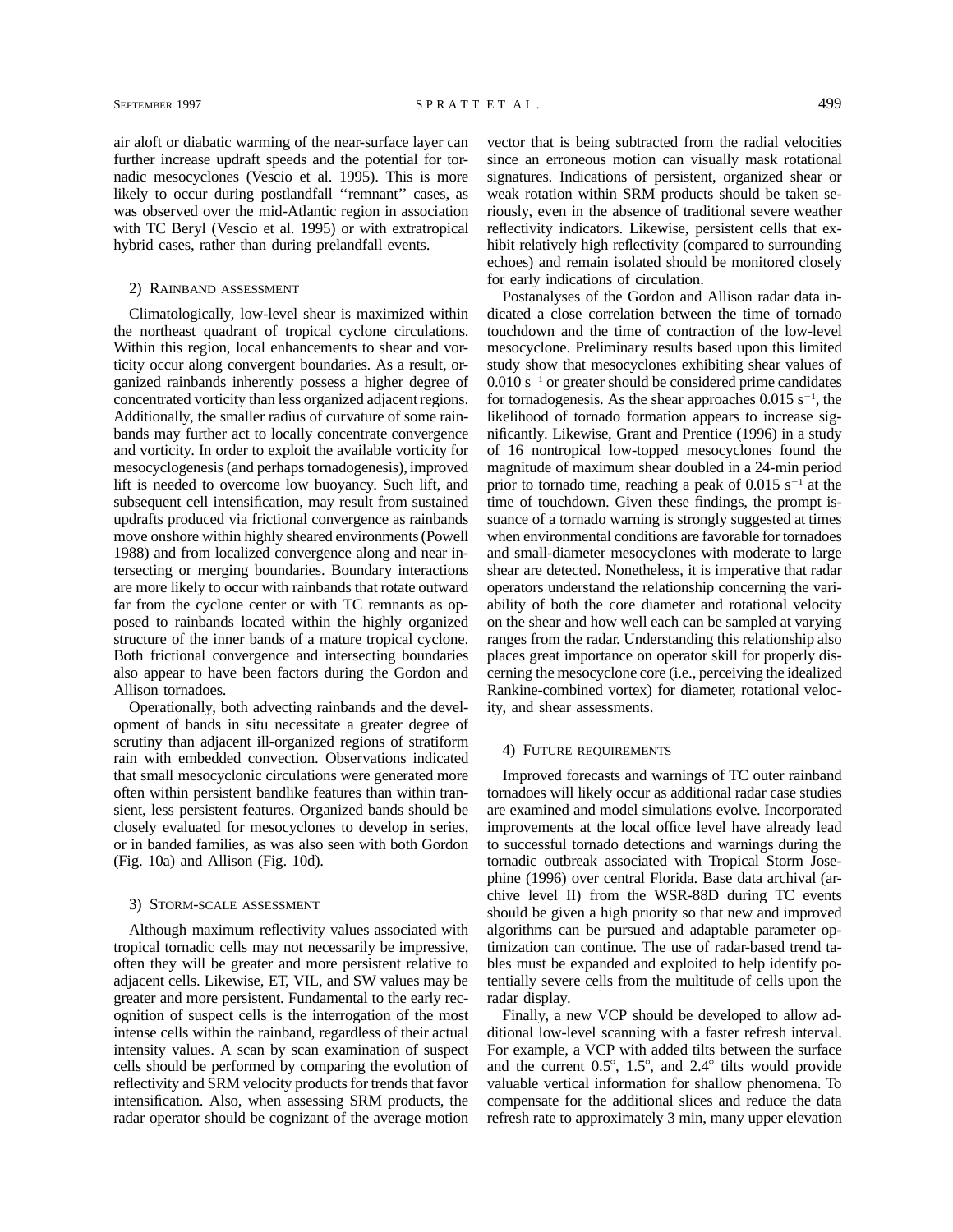tilts could be sacrificed. This proposed scan strategy would allow for a better and more frequent assessment of phenomena at lower heights where TC mesocyclones are most likely to be detected and would also likely improve algorithm detection efficiencies. The use of this VCP would presumably be restricted to relatively rare events, but ones of great importance to the entire radar-user community.

## **8. Summary and conclusions**

The study of TC-outer rainband tornadoes must continue until a full understanding of their occurrence is obtained. Although the majority of these tornadoes are weak, cases have supported the occurrence of strong tornadoes. Additionally, their small dimensions make them more difficult to sample using current radar technology and their often short-lived nature makes the timeliness of warnings paramount. Therefore, raising the level of anticipation and skill of radar meteorologists during such situations is critical (Spratt and Nash 1995).

Although the characteristics of Great Plains mesocyclones have been studied for some time, not until recent years has the related class of ''minisupercells'' (Burgess et al. 1995), ''low-topped supercells'' (Grant and Prentice 1996), ''toy supercells,'' or ''shallow supercells'' (Cammarata et al. 1996) stimulated research. Although the shallow TC mesocyclones that occurred during Gordon and Allison possessed characteristics similar to other nontraditional mesocyclones, each feature exhibited unique traits when compared among themselves. One such uniqueness involved the Iron Bend mesocyclone, which appeared to be associated with a rotating vortex on the left flank of an individual bow echo in a series of trailing bows within a tropical LEWP. Radar observations of the Gordon–Allison TC mesocyclones proved them to be more physically compact, having reduced vertical depths and smaller horizontal diameters when compared to traditional mesocyclones. The magnitude of rotational velocity was also less, but with comparable shear. Echo tops peaked at an average of 12–15 km similar to the Danny and Andrew events (McCaul 1987; Weiss and Otsby 1993), with average mesocyclone depths of about 3–3.5 km, vertically consistent with the level where environmental shear began to decrease with height.

During the mature stages, the diameters of the low-level core mesocyclones lessened to approximately 1–2 km. Of the four analyzed mesocyclones, all produced short-lived tornadoes, with the Polk County and St. Marys mesocyclones attaining tornadogenesis more than once. This may add to the evidence that supports the possible cyclic nature (growth/collapse) of some TC mesocyclones similar to that of traditional mesocyclones as suggested by Cammarata et al. (1996).

The most devastating tornado (F2) occurred with the Barefoot Bay mesocyclone as it moved onshore. While sufficient vertical shear was provided by the large-scale circulation of the distant tropical storm, it is possible that abrupt changes in near-surface frictional stress at the coast

enhanced mechanical mixing and provided the additional shear (Powell 1982; Zubrick and Belville 1993) necessary for tornado development. The effects of this frictional convergence also may have been maximized due to the perpendicular orientation of the rainband relative to the coastline. The authors speculate that interactions between incipient boundaries and TC outer rainbands may have provided local vorticity and vertical motion enhancements during the Allison mesocyclones as well. Interestingly, additional weak circulations were present during each of the four cases that did not produce tornadoes. Also, no tornadoes occurred during either TC absent of manually identified mesocyclones.

Although traditional severe weather reflectivity signatures were often subtle, in each case the tornado-producing cell was associated with a reflectivity maxima greater than those of surrounding cells. Appendages, hooks, and BWERs were not always apparent, especially for cells at greater ranges. However, the occurrence of such signatures within this environment should add a high degree of confidence to the warning decision.

The use of spectrum width information was valuable for the Iron Bend and Polk County mesocyclones as they moved farther away from the radar sites. High SW was found to be a reasonable way to track suspect cells at greater distances, again adding confidence to the warning process in such circumstances.

To complement reflectivity data, the use of SRM information is critical to timely assessment. The persistence of a given mesocyclone raises its potential as a suspect cell. It was found that mesocyclones with low-level core diameters less than 2 km were particularly suspect. The trend of a mesocyclone's shear proved to be more useful than simply assessing the magnitude of its rotational velocity. A shear value of  $0.010 s^{-1}$  within 2 km of the surface correlated well with tornadogenesis and is suggested as a minimum threshold for categorizing cells having a high potential for tornadogenesis, especially if contraction of the mesocyclone diameter occurs. Of course the shear threshold can also be realized from an increase of rotational velocity within a quasi-steady-state mesocyclone possessing a small diameter.

Given the need for improved radar sampling during TC-tornado environments, the authors challenge the development and implementation of a new scan strategy (volume coverage pattern, VCP) to increase low-level vertical resolution and scan time.

*Acknowledgments.* The authors appreciate the support from the NWS Southern Region Scientific Services Division during this project. The authors extend their gratitude to Dr. Mark Powell, Andy Nash, Dan Petersen, Bradley Colman, and an anonymous reviewer for their many helpful suggestions. Dave Jacobs is recognized for his contributions to the production of the color graphics, as well as Mike Turner for his data processing assistance. Dave Andra and Bob Lee provided the original mesocyclone nomograms used in Fig. 2a and 2b, respectively.